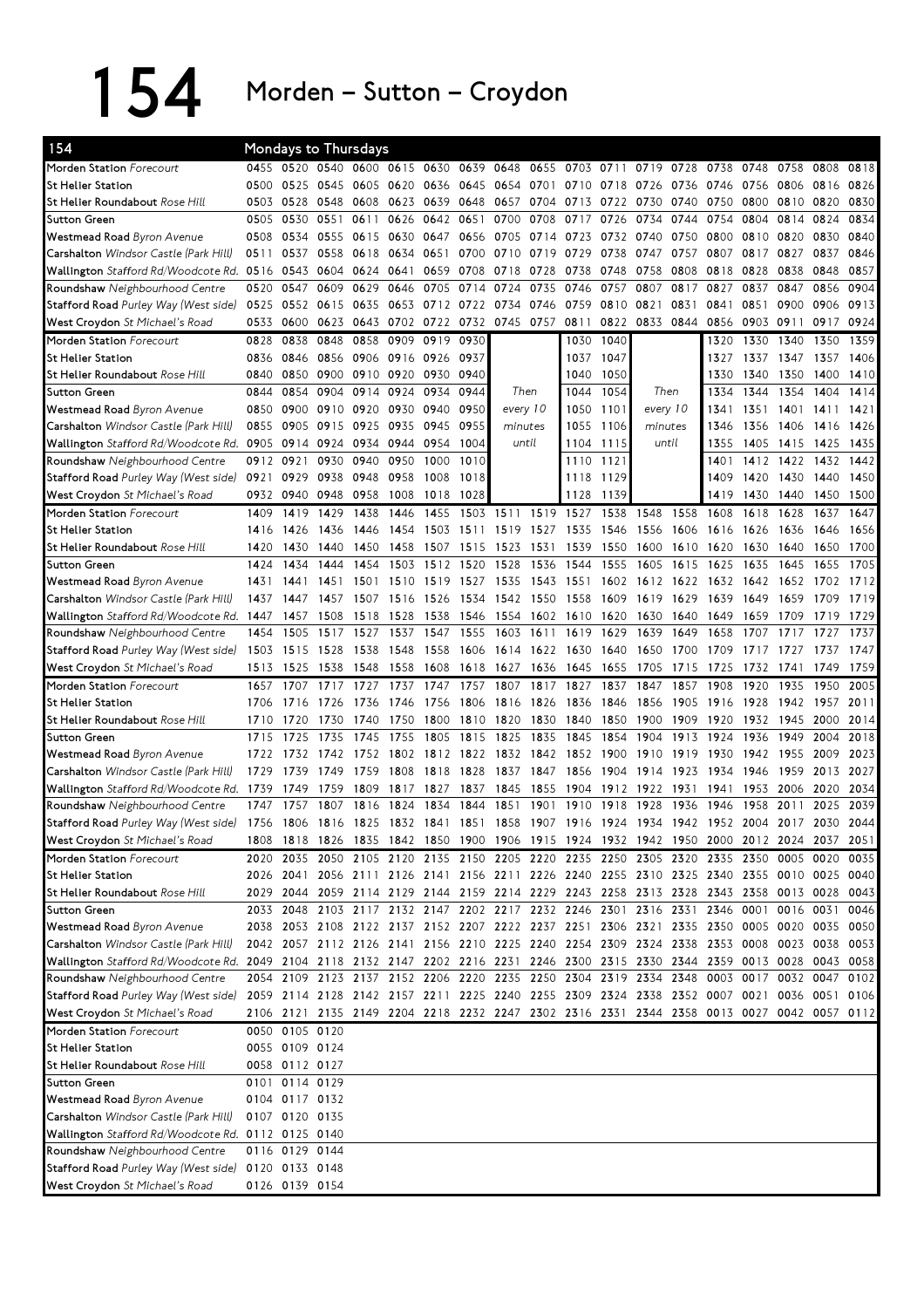| 154                                                                                                            | Fridays |           |           |      |      |           |           |           |           |                                                                            |           |          |      |      |                                                                                           |      |      |      |
|----------------------------------------------------------------------------------------------------------------|---------|-----------|-----------|------|------|-----------|-----------|-----------|-----------|----------------------------------------------------------------------------|-----------|----------|------|------|-------------------------------------------------------------------------------------------|------|------|------|
| <b>Morden Station</b> Forecourt                                                                                | 0455    | 0520 0540 |           | 0600 | 0615 | 0630      | 0639 0648 |           | 0655      |                                                                            | 0703 0711 | 0719     | 0728 | 0738 | 0748                                                                                      | 0758 | 0808 | 0818 |
| St Helier Station                                                                                              | 0500    | 0525      | 0545      | 0605 | 0620 | 0636      | 0645      | 0654      | 0701      | 0710                                                                       | 0718      | 0726     | 0736 | 0746 | 0756                                                                                      | 0806 | 0816 | 0826 |
| St Helier Roundabout <i>Rose Hill</i>                                                                          | 0503    | 0528      | 0548      | 0608 | 0623 | 0639      | 0648      | 0657      | 0704      | 0713                                                                       | 0722      | 0730     | 0740 | 0750 | 0800                                                                                      | 0810 | 0820 | 0830 |
| Sutton Green                                                                                                   | 0505    | 0530      | 0551      | 0611 | 0626 | 0642      | 0651      | 0700      | 0708      | 0717                                                                       | 0726      | 0734     | 0744 | 0754 | 0804                                                                                      | 0814 | 0824 | 0834 |
| <b>Westmead Road</b> Byron Avenue                                                                              | 0508    | 0534      | 0555      | 0615 | 0630 | 0647      | 0656      | 0705      | 0714      | 0723                                                                       | 0732      | 0740     | 0750 | 0800 | 0810                                                                                      | 0820 | 0830 | 0840 |
| <b>Carshalton</b> Windsor Castle (Park Hill)                                                                   | 0511    | 0537      | 0558      | 0618 | 0634 | 0651      | 0700      | 0710 0719 |           | 0729                                                                       | 0738      | 0747     | 0757 | 0807 | 0817                                                                                      | 0827 | 0837 | 0846 |
| Wallington <i>Stafford Rd/Woodcote Rd.</i> 0516                                                                |         | 0543      | 0604 0624 |      | 0641 | 0659      | 0708      | 0718      | 0728      | 0738                                                                       | 0748      | 0758     | 0808 | 0818 | 0828                                                                                      | 0838 | 0848 | 0857 |
| <b>Roundshaw</b> Neighbourhood Centre                                                                          | 0520    | 0547      | 0609      | 0629 | 0646 | 0705      | 0714      | 0724      | 0735      | 0746                                                                       | 0757      | 0807     | 0817 | 0827 | 0837                                                                                      | 0847 | 0856 | 0904 |
| Stafford Road Purley Way (West side)                                                                           | 0525    | 0552      | 0615      | 0635 | 0653 | 0712 0722 |           | 0734      | 0746      | 0759                                                                       | 0810      | 0821     | 0831 | 0841 | 0851                                                                                      | 0900 | 0906 | 0913 |
| <b>West Croydon</b> St Michael's Road                                                                          | 0533    | 0600      | 0623      | 0643 |      | 0702 0722 | 0732      | 0745 0757 |           | 0811                                                                       | 0822      | 0833     | 0844 | 0856 | 0903                                                                                      | 0911 | 0917 | 0924 |
| Morden Station Forecourt                                                                                       | 0828    | 0838      | 0848      | 0858 | 0909 | 0919      | 0930      |           |           | 1030                                                                       | 1040      |          |      | 1320 | 1330                                                                                      | 1340 | 1350 | 1359 |
| St Helier Station                                                                                              | 0836    | 0846      | 0856 0906 |      |      | 0916 0926 | 0937      |           |           | 1037                                                                       | 1047      |          |      | 1327 | 1337                                                                                      | 1347 | 1357 | 1406 |
| St Helier Roundabout <i>Rose Hill</i>                                                                          | 0840    | 0850      | 0900 0910 |      | 0920 | 0930 0940 |           |           |           | 1040                                                                       | 1050      |          |      | 1330 | 1340                                                                                      | 1350 | 1400 | 1410 |
| Sutton Green                                                                                                   | 0844    | 0854      | 0904      | 0914 | 0924 | 0934      | 0944      | Then      |           | 1044                                                                       | 1054      | Then     |      | 1334 | 1344                                                                                      | 1354 | 1404 | 1414 |
| <b>Westmead Road</b> Byron Avenue                                                                              | 0850    | 0900      | 0910 0920 |      | 0930 | 0940      | 0950      | every 10  |           | 1050                                                                       | 1101      | every 10 |      | 1341 | 1351                                                                                      | 1401 | 1411 | 1421 |
| <b>Carshalton</b> Windsor Castle (Park Hill)                                                                   | 0855    | 0905      | 0915      | 0925 | 0935 | 0945      | 0955      | minutes   |           | 1055                                                                       | 1106      | minutes  |      | 1346 | 1356                                                                                      | 1406 | 1416 | 1426 |
| Wallington Stafford Rd/Woodcote Rd. 0905                                                                       |         | 0914      | 0924      | 0934 | 0944 | 0954      | 1004      | until     |           | 1104                                                                       | 1115      | until    |      | 1355 | 1405                                                                                      | 1415 | 1425 | 1435 |
| <b>Roundshaw</b> Neighbourhood Centre                                                                          | 0912    | 0921      | 0930      | 0940 | 0950 | 1000      | 1010      |           |           | 1110                                                                       | 1121      |          |      | 1401 | 1412                                                                                      | 1422 | 1432 | 1442 |
| <b>Stafford Road</b> Purley Way (West side)                                                                    | 0921    | 0929      | 0938 0948 |      | 0958 | 1008      | 1018      |           |           | 1118                                                                       | 1129      |          |      | 1409 | 1420                                                                                      | 1430 | 1440 | 1450 |
| <b>West Croydon</b> St Michael's Road                                                                          | 0932    | 0940      | 0948      | 0958 | 1008 | 1018      | 1028      |           |           | 1128                                                                       | 1139      |          |      | 1419 | 1430                                                                                      | 1440 | 1450 | 1500 |
| Morden Station Forecourt                                                                                       | 1409    | 1419      | 1429      | 1438 | 1446 | 1455      | 1503      | 1511      | 1519      | 1527                                                                       | 1538      | 1548     | 1558 | 1608 | 1618                                                                                      | 1628 | 1637 | 1647 |
| St Helier Station                                                                                              | 1416    | 1426      | 1436      | 1446 | 1454 | 1503      | 1511      | 1519      | 1527      | 1535                                                                       | 1546      | 1556     | 1606 | 1616 | 1626                                                                                      | 1636 | 1646 | 1656 |
| St Helier Roundabout <i>Rose Hill</i>                                                                          | 1420    | 1430      | 1440      | 1450 | 1458 | 1507      | 1515      | 1523      | 1531      | 1539                                                                       | 1550      | 1600     | 1610 | 1620 | 1630                                                                                      | 1640 | 1650 | 1700 |
| Sutton Green                                                                                                   | 1424    | 1434      | 1444      | 1454 | 1503 | 1512      | 1520      | 1528      | 1536      | 1544                                                                       | 1555      | 1605     | 1615 | 1625 | 1635                                                                                      | 1645 | 1655 | 1705 |
| <b>Westmead Road</b> Byron Avenue                                                                              | 1431    | 1441      | 1451      | 1501 | 1510 | 1519      | 1527      | 1535      | 1543      | 1551                                                                       | 1602      | 1612     | 1622 | 1632 | 1642                                                                                      | 1652 | 1702 | 1712 |
| <b>Carshalton</b> Windsor Castle (Park Hill)                                                                   | 1437    | 1447      | 1457      | 1507 | 1516 | -1526     | 1534      | 1542 1550 |           | 1558                                                                       | 1609      | 1619     | 1629 | 1639 | 1649                                                                                      | 1659 | 1709 | 1719 |
| <b>Wallington</b> Stafford Rd/Woodcote Rd. 1 <b>4</b> 47                                                       |         | 1457      | 1508      | 1518 | 1528 | 1538      | 1546      | 1554      | 1602      | 1610                                                                       | 1620      | 1630     | 1640 | 1649 | 1659                                                                                      | 1709 | 1719 | 1729 |
| <b>Roundshaw</b> Neighbourhood Centre                                                                          | 1454    | 1505      | 1517      | 1527 | 1537 | 1547      | 1555      | 1603      | 1611      | 1619                                                                       | 1629      | 1639     | 1649 | 1658 | 1707                                                                                      | 1717 | 1727 | 1737 |
| Stafford Road Purley Way (West side)                                                                           | 1503    | 1515      | 1528      | 1538 | 1548 | 1558      | 1606      | 1614 1622 |           | 1630                                                                       | 1640      | 1650     | 1700 | 1709 | 1717                                                                                      | 1727 | 1737 | 1747 |
| <b>West Croydon</b> St Michael's Road                                                                          | 1513    | 1525      | 1538      | 1548 | 1558 | 1608      | 1618      | 1627      | 1636      | 1645                                                                       | 1655      | 1705     | 1715 | 1725 | 1732                                                                                      | 1741 | 1749 | 1759 |
| Morden Station Forecourt                                                                                       | 1657    | 1707      | 1717      | 1727 | 1737 | 1747      | 1757      | 1807      | 1817      | 1827                                                                       | 1837      | 1847     | 1857 | 1908 | 1920                                                                                      | 1935 | 1950 | 2005 |
| St Helier Station                                                                                              | 1706    | 1716      | 1726      | 1736 | 1746 | 1756      | 1806      | 1816      | 1826      | 1836                                                                       | 1846      | 1856     | 1905 | 1916 | 1928                                                                                      | 1942 | 1957 | 2011 |
| St Helier Roundabout <i>Rose Hill</i>                                                                          | 1710    | 1720      | 1730      | 1740 | 1750 | 1800      | 1810      | 1820      | 1830      | 1840                                                                       | 1850      | 1900     | 1909 | 1920 | 1932                                                                                      | 1945 | 2000 | 2014 |
| Sutton Green                                                                                                   | 1715    | 1725      | 1735      | 1745 | 1755 | 1805      | 1815      | 1825      | 1835      | 1845                                                                       | 1854      | 1904     | 1913 | 1924 | 1936                                                                                      | 1949 | 2004 | 2018 |
| <b>Westmead Road</b> Byron Avenue                                                                              | 1722    | 1732      | 1742      | 1752 | 1802 | 1812      | 1822      | 1832      | 1842      | 1852                                                                       | 1900      | 1910     | 1919 | 1930 | 1942                                                                                      | 1955 | 2009 | 2023 |
| Carshalton Windsor Castle (Park Hill)                                                                          | 1729    | 1739      | 1749      | 1759 | 1808 | 1818      | 1828      | 1837      | 1847      | 1856                                                                       | 1904      | 1914     | 1923 | 1934 | 1946                                                                                      | 1959 | 2013 | 2027 |
| <b>Wallington</b> Stafford Rd/Woodcote Rd.                                                                     | 1739    | 1749      | 1759      | 1809 | 1817 | 1827      | 1837      | 1845      | 1855      | 1904                                                                       | 1912      | 1922     | 1931 | 1941 | 1953                                                                                      | 2006 | 2020 | 2034 |
| <b>Roundshaw</b> Neighbourhood Centre                                                                          | 1747    | 1757      | 1807      | 1816 | 1824 | 1834      | 1844      | 1851      | 1901      | 1910                                                                       | 1918      | 1928     | 1936 | 1946 | 1958                                                                                      | 2011 | 2025 | 2039 |
| <b>Stafford Road</b> Purley Way (West side)                                                                    | 1756    | 1806      | 1816 1825 |      |      | 1832 1841 | 1851      | 1858      | 1907 1916 |                                                                            |           |          |      |      | 1924 1934 1942 1952 2004 2017 2030 2044                                                   |      |      |      |
| West Croydon St Michael's Road                                                                                 |         |           |           |      |      |           |           |           |           |                                                                            |           |          |      |      | 1808 1818 1826 1835 1842 1850 1900 1906 1915 1924 1932 1942 1950 2000 2012 2024 2037 2051 |      |      |      |
| Morden Station Forecourt                                                                                       |         |           |           |      |      |           |           |           |           | 2020 2035 2050 2105 2120 2135 2150 2205 2220 2235 2250 2305 2320 2335 2350 |           |          |      |      |                                                                                           |      |      |      |
| St Helier Station                                                                                              |         |           |           |      |      |           |           |           |           | 2026 2041 2056 2111 2126 2141 2156 2211 2226 2241 2256 2310 2325 2340 2355 |           |          |      |      |                                                                                           |      |      |      |
| St Helier Roundabout <i>Rose Hill</i>                                                                          |         |           |           |      |      |           |           |           |           | 2029 2044 2059 2114 2129 2144 2159 2214 2229 2244 2259 2313 2328 2343 2358 |           |          |      |      |                                                                                           |      |      |      |
| Sutton Green                                                                                                   |         |           |           |      |      |           |           |           |           | 2033 2048 2103 2117 2132 2147 2202 2217 2232 2247 2302 2316 2331 2346 0001 |           |          |      |      |                                                                                           |      |      |      |
| Westmead Road Byron Avenue                                                                                     |         |           |           |      |      |           |           |           |           | 2038 2053 2108 2122 2137 2152 2207 2222 2237 2252 2307 2321 2336 2351      |           |          |      |      | 0006                                                                                      |      |      |      |
| <b>Carshalton</b> Windsor Castle (Park Hill)                                                                   |         |           |           |      |      |           |           |           |           | 2042 2057 2112 2126 2141 2156 2210 2225 2240 2255 2310 2324 2339 2354 0009 |           |          |      |      |                                                                                           |      |      |      |
| Wallington Stafford Rd/Woodcote Rd. 2049 2104 2118 2132 2147 2202 2216 2231 2246 2301 2316 2330 2345 0000 0015 |         |           |           |      |      |           |           |           |           |                                                                            |           |          |      |      |                                                                                           |      |      |      |
| <b>Roundshaw</b> Neighbourhood Centre                                                                          |         |           |           |      |      |           |           |           |           | 2054 2109 2123 2137 2152 2207 2221 2236 2251 2306 2321 2334 2349 0004 0019 |           |          |      |      |                                                                                           |      |      |      |
| Stafford Road Purley Way (West side)                                                                           |         |           |           |      |      |           |           |           |           | 2059 2114 2128 2142 2157 2212 2226 2241 2256 2311 2326 2339 2354 0009 0024 |           |          |      |      |                                                                                           |      |      |      |
| <b>West Croydon</b> St Michael's Road                                                                          |         |           |           |      |      |           |           |           |           | 2106 2121 2135 2149 2204 2219 2233 2248 2303 2318 2333 2346 0001 0016 0031 |           |          |      |      |                                                                                           |      |      |      |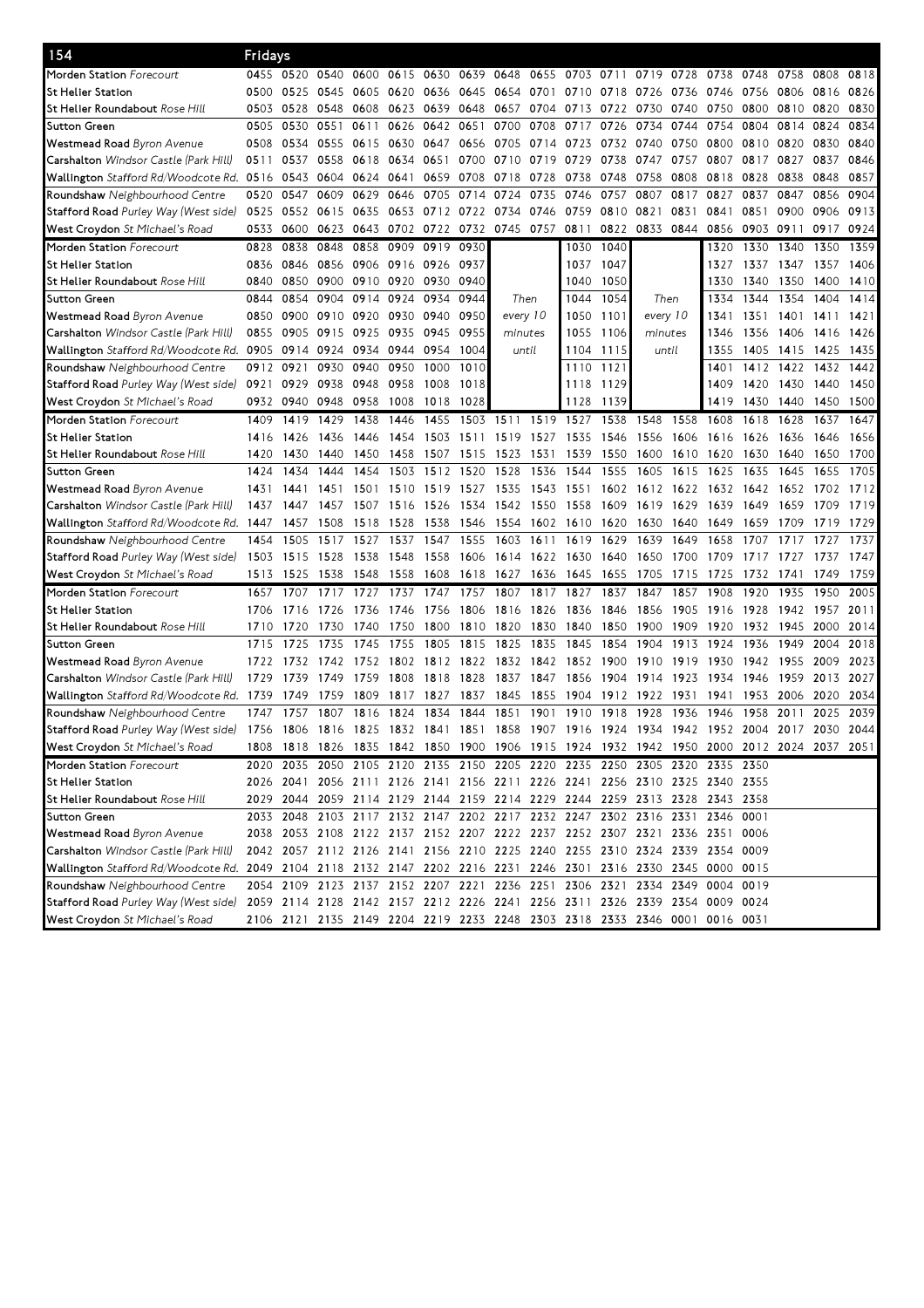| 154                                                                    | Saturdays |                     |                |                                    |           |                |          |                |                |      |           |                          |      |      |                                    |      |                                              |           |
|------------------------------------------------------------------------|-----------|---------------------|----------------|------------------------------------|-----------|----------------|----------|----------------|----------------|------|-----------|--------------------------|------|------|------------------------------------|------|----------------------------------------------|-----------|
| Morden Station Forecourt                                               | 0005      | 0020                | 0035           | 0050                               | 0105      | 0120           | 0148     | 0218 0248 0318 |                |      | 0349      | 0420                     | 0455 | 0520 | 0540                               | 0600 | 0620                                         | 0640      |
| St Helier Station                                                      | 0010      | 0025                | 0040           | 0055                               | 0110      | 0125           | 0153     | 0223 0253      |                | 0323 | 0354      | 0425                     | 0500 | 0525 | 0545                               | 0605 | 0625                                         | 0645      |
| St Helier Roundabout <i>Rose Hill</i>                                  | 0013      | 0028                | 0043           | 0058                               | 0113 0128 |                | 0156     | 0226 0256 0326 |                |      | 0357 0428 |                          | 0503 | 0528 | 0548                               | 0608 | 0628                                         | 0648      |
| Sutton Green                                                           | 0016      | 0031                | 0046           | 0101                               | 0116      | 0131           | 0158     | 0228           | 0258           | 0328 | 0359      | 0430                     | 0505 | 0530 | 0551                               | 0611 | 0631                                         | 0651      |
| <b>Westmead Road</b> Byron Avenue                                      | 0021      | 0036                | 0051           | 0105                               |           | 0120 0135 0202 |          | 0232 0302 0332 |                |      | 0403      | 0434                     | 0508 | 0534 | 0555                               | 0615 | 0635                                         | 0655      |
| <b>Carshalton</b> Windsor Castle (Park Hill)                           | 0024      | 0039                | 0054           | 0108                               | 0123      | 0138           | 0205     | 0235           | 0305           | 0335 | 0406      | 0437                     | 0511 | 0537 | 0558                               | 0618 | 0638                                         | 0658      |
| Wallington <i>Stafford Rd/Woodcote Rd.</i> 0030                        |           | 0045                | 0100           | 0113                               | 0128      | 0143           | 0210     | 0240           | 0310           | 0340 | 0411      | 0442                     | 0516 | 0542 | 0603                               | 0623 | 0644                                         | 0704      |
| <b>Roundshaw</b> Neighbourhood Centre                                  | 0034      | 0049                | 0104           | 0117                               | 0132      | 0147           | 0214     | 0244           | 0314           | 0344 | 0415      | 0446                     | 0520 | 0546 | 0607                               | 0627 | 0648                                         | 0708      |
| Stafford Road Purley Way (West side)                                   | 0039      | 0054                | 0108           | 0121                               | 0136 0151 |                | 0218     | 0248           | 0318 0348      |      | 0419      | 0450                     | 0525 | 0551 | 0612                               | 0632 | 0653                                         | 0714      |
| <b>West Croydon</b> St Michael's Road                                  | 0046      | 0101                | 0114 0127      |                                    | 0142 0157 |                | 0224     | 0254           | 0324           | 0354 | 0425      | 0456                     | 0532 | 0558 | 0619                               | 0639 | 0700                                         | 0721      |
| <b>Morden Station</b> Forecourt                                        | 0700      | 0720                | 0735           | 0750                               | 0805      | 0820           | 0830     | 0840           | 0850           | 0900 | 0909      | 0918                     | 0928 | 0938 | 0948                               | 0957 | 1005                                         | 1015      |
| St Helier Station                                                      | 0705      | 0725                | 0740           | 0755                               |           | 0810 0825 0836 |          | 0846           | 0856           | 0906 | 0915      | 0924                     | 0934 | 0944 | 0954                               | 1003 | 1011                                         | 1021      |
| St Helier Roundabout <i>Rose Hill</i>                                  | 0708      | 0728                | 0743 0758      |                                    | 0813      | 0828           | 0839     | 0849           | 0859 0909      |      | 0918      | 0927                     | 0937 | 0947 | 0957                               | 1006 | 1014                                         | 1024      |
| Sutton Green                                                           | 0711      | 0731                | 0746           | 0801                               | 0816      | 0831           | 0842     | 0852           | 0903           | 0913 | 0922      | 0931                     | 0941 | 0951 | 1001                               | 1011 | 1019                                         | 1029      |
| <b>Westmead Road</b> Byron Avenue                                      | 0715      | 0735                | 0750           | 0805                               | 0820      | 0836 0847      |          | 0857           | 0908           | 0918 | 0927      | 0937                     | 0947 | 0957 | 1007                               | 1017 | 1025                                         | 1035      |
| <b>Carshalton</b> Windsor Castle (Park Hill)                           | 0718      | 0738                | 0754           | 0809                               | 0824      | 0840           | 0851     | 0901           | 0912           | 0922 | 0931      | 0941                     | 0951 | 1001 | 1011                               | 1021 | 1030                                         | 1040      |
| Wallington Stafford Rd/Woodcote Rd.                                    | 0724      | 0744                | 0801           | 0816                               | 0831      | 0847           | 0858     | 0908           | 0919           | 0929 | 0939      | 0949                     | 0959 | 1009 | 1019                               | 1029 | 1039                                         | 1049      |
| Roundshaw Neighbourhood Centre                                         | 0728      | 0748                | 0806           | 0821                               | 0836      | 0852           | 0903     | 0913           | 0924           | 0934 | 0945      | 0955                     | 1005 | 1015 | 1025                               | 1035 | 1046                                         | 1056      |
| Stafford Road Purley Way (West side)                                   | 0734      | 0754                | 0812 0827      |                                    | 0842      | 0858           | 0909     | 0919           | 0930           | 0941 | 0953      | 1003                     | 1013 | 1023 | 1033                               | 1044 | 1057                                         | 1107      |
| <b>West Croydon</b> St Michael's Road                                  | 0742      |                     | 0802 0820 0835 |                                    |           | 0850 0906 0917 |          | 0927           | 0938           | 0950 | 1002      | 1012                     | 1022 | 1032 | 1043                               | 1054 | 1107                                         | 1117      |
| <b>Morden Station</b> Forecourt                                        | 1023      |                     |                | 1113                               | 1123      | 1133           | 1143     | 1153           | 1203           | 1213 | 1223      | 1233                     | 1243 | 1253 | 1303                               | 1313 | 1323                                         | 1333      |
| St Helier Station                                                      | 1030      |                     |                | 1120                               | 1130      | 1140           | 1150     | 1200           | 1210           | 1220 | 1230      | 1240                     | 1250 | 1300 | 1310                               | 1320 | 1330                                         | 1340      |
| <b>St Helier Roundabout</b> <i>Rose Hill</i>                           | 1033      |                     |                | 1123                               | 1134      | 1144           | 1154     | 1204           | 1214           | 1224 | 1234      | 1244                     | 1254 | 1304 | 1314                               | 1324 | 1334                                         | 1344      |
| Sutton Green                                                           | 1038      | Then                |                | 1128                               | 1139      | 1149           | 1159     | 1210           | 1220           | 1230 | 1240      | 1250                     | 1300 | 1310 | 1320                               | 1330 | 1340                                         | 1350      |
| <b>Westmead Road</b> Byron Avenue                                      | 1045      | every 10            |                | 1135                               | 1146      | 1156           | 1206     | 1217 1227      |                | 1237 | 1247      | 1257                     | 1307 | 1317 | 1327                               | 1337 | 1347                                         | 1357      |
| <b>Carshalton</b> Windsor Castle (Park Hill)                           | 1050      | minutes             |                | 1140                               | 1151      | 1201           | 1211     |                | 1222 1232 1242 |      | 1252 1302 |                          | 1312 | 1322 | 1332                               | 1342 | 1352                                         | 1402      |
| Wallington Stafford Rd/Woodcote Rd. 1059                               |           | until               |                | 1149                               | 1200      | 1210           | 1220     | 1231           | 1241           | 1251 | 1301      | 1311                     | 1321 | 1331 | 1341                               | 1351 | 1401                                         | 1411      |
| <b>Roundshaw</b> Neighbourhood Centre                                  | 1106      |                     |                | 1156                               | 1208      | 1218           | 1228     | 1239           | 1249           | 1259 | 1309      | 1319                     | 1328 | 1338 | 1348                               | 1358 | 1408                                         | 1418      |
| Stafford Road Purley Way (West side)                                   | 1117      |                     |                | 1207                               | 1219      | 1229           | 1239     | 1250           | 1300           | 1310 | 1320      | 1330                     | 1339 | 1349 | 1359                               | 1409 | 1418                                         | 1428      |
| <b>West Croydon</b> St Michael's Road                                  | 1127      |                     |                | 1217                               | 1229      | 1239           | 1249     | 1300           | 1310           | 1320 | 1330      | 1340                     | 1350 | 1400 | 1410                               | 1420 | 1431                                         | 1441      |
| <b>Morden Station</b> Forecourt                                        | 1343      | 1353                | 1403           | 1413                               | 1423      | 1433           |          |                | 1553           | 1603 | 1613      | 1623                     | 1633 | 1643 | 1653                               | 1703 | 1713                                         | 1723      |
| St Helier Station                                                      | 1350      | 1400                | 1410 1420      |                                    | 1430      | 1440           |          |                | 1600           | 1610 | 1620      | 1630                     | 1640 | 1650 | 1700                               | 1710 | 1720                                         | 1730      |
| St Helier Roundabout Rose Hill                                         | 1354      | 1404                | 1414 1424      |                                    | 1434 1444 |                |          |                | 1604           | 1613 | 1623      | 1633                     | 1643 | 1653 | 1703                               | 1713 | 1723                                         | 1733      |
| Sutton Green                                                           | 1400      | 1409                |                | 1419 1429                          | 1439      | 1449           | Then     |                | 1609           | 1617 | 1627      | 1637                     | 1647 | 1657 | 1707                               | 1717 | 1727                                         | 1737      |
| Westmead Road Byron Avenue                                             | 1407      | 1416                | 1426           | 1436                               | 1446      | 1456           | every 10 |                | 1616           | 1624 | 1634      | 1644                     | 1654 | 1704 | 1714                               | 1724 | 1734                                         | 1744      |
| <b>Carshalton</b> Windsor Castle (Park Hill)                           | 1412      | 1421                | 1431           | 1441                               | 1451      | 1501           | minutes  |                | 1621           | 1629 | 1639      | 1649                     | 1659 | 1709 | 1719                               | 1729 | 1739                                         | 1749      |
| <b>Wallington</b> Stafford Rd/Woodcote Rd.                             | 1421      |                     |                |                                    |           |                |          | until          | 1629           | 1637 | 1647      | 1657                     |      |      |                                    |      |                                              |           |
| <b>Roundshaw</b> Neighbourhood Centre                                  |           | 1430                | 1440           | 1450                               | 1500      | 1509           |          |                |                |      |           |                          | 1707 | 1717 | 1727                               | 1737 | 1747                                         | 1757      |
|                                                                        | 1428      | 1437                | 1447           | 1457                               | 1507      | 1516           |          |                | 1636           | 1644 | 1654      | 1704                     | 1714 | 1724 | 1734                               | 1743 | 1753                                         | 1803      |
| Stafford Road Purley Way (West side) 1438                              |           |                     |                | 1447 1457 1507 1516 1525           |           |                |          |                | 1645           |      |           |                          |      |      |                                    |      | 1652 1702 1711 1721 1731 1741 1750 1800 1810 |           |
| <b>West Croydon</b> St Michael's Road                                  | 1451      |                     |                | 1501 1512 1522 1531 1540           |           |                |          |                | 1700           |      |           |                          |      |      | 1706 1714 1723 1732 1742 1752 1801 |      | 1811                                         | 1821      |
| Morden Station Forecourt                                               | 1733      |                     |                | 1743 1753 1805 1820 1835 1850      |           |                |          |                |                |      |           | 2005 2020 2035 2050 2105 |      |      |                                    |      | 2220 2235                                    |           |
| St Helier Station                                                      |           |                     |                | 1740 1750 1800 1812 1827 1842 1857 |           |                |          |                |                |      |           | 2012 2026 2041 2056 2111 |      |      |                                    |      |                                              | 2226 2241 |
| St Helier Roundabout <i>Rose Hill</i>                                  |           |                     |                | 1743 1753 1803 1815 1830 1845 1900 |           |                |          |                |                |      |           | 2015 2029 2044 2059 2114 |      |      |                                    |      |                                              | 2229 2244 |
| Sutton Green                                                           |           | 1747 1757           | 1807 1819      |                                    | 1834      | 1849 1904      |          | Then           |                |      |           | 2019 2033 2048 2103 2117 |      |      | Then                               |      |                                              | 2232 2247 |
| Westmead Road Byron Avenue                                             |           |                     |                | 1754 1804 1814 1826 1841           |           | 1856 1910      |          | every 15       |                |      |           | 2025 2039 2054 2108 2122 |      |      | every 15                           |      |                                              | 2237 2252 |
| Carshalton Windsor Castle (Park Hill)                                  |           |                     |                | 1759 1809 1819 1831 1846 1901 1914 |           |                |          | minutes        |                |      |           | 2029 2043 2058 2111 2125 |      |      | minutes                            |      |                                              | 2240 2255 |
| Wallington Stafford Rd/Woodcote Rd. 1807 1817 1827 1839 1854 1908 1921 |           |                     |                |                                    |           |                |          | until          |                |      |           | 2036 2050 2104 2117 2131 |      |      | until                              |      | 2246 2301                                    |           |
| Roundshaw Neighbourhood Centre                                         |           |                     |                | 1813 1823 1833 1845 1900 1914 1927 |           |                |          |                |                |      |           | 2042 2055 2109 2122 2136 |      |      |                                    |      | 2251 2305                                    |           |
| <b>Stafford Road</b> Purley Way (West side)                            |           |                     |                | 1820 1830 1839 1851 1906 1920 1933 |           |                |          |                |                |      |           | 2048 2101 2114 2127 2141 |      |      |                                    |      |                                              | 2256 2310 |
| West Croydon St Michael's Road                                         |           |                     |                | 1830 1839 1848 1900 1914 1928 1941 |           |                |          |                |                |      |           | 2056 2108 2121 2134 2148 |      |      |                                    |      | 2303 2317                                    |           |
| Morden Station Forecourt                                               |           | 2250 2305 2320 2335 |                |                                    | 2350      |                |          |                |                |      |           |                          |      |      |                                    |      |                                              |           |
| St Helier Station                                                      |           |                     |                | 2256 2310 2325 2340 2355           |           |                |          |                |                |      |           |                          |      |      |                                    |      |                                              |           |
| St Helier Roundabout Rose Hill                                         |           |                     |                | 2259 2313 2328 2343 2358           |           |                |          |                |                |      |           |                          |      |      |                                    |      |                                              |           |
| Sutton Green                                                           |           |                     |                | 2302 2316 2331 2346 0001           |           |                |          |                |                |      |           |                          |      |      |                                    |      |                                              |           |
| Westmead Road Byron Avenue                                             |           |                     |                | 2307 2321 2336 2351 0006           |           |                |          |                |                |      |           |                          |      |      |                                    |      |                                              |           |
| Carshalton Windsor Castle (Park Hill)                                  |           |                     |                | 2310 2324 2339 2354 0009           |           |                |          |                |                |      |           |                          |      |      |                                    |      |                                              |           |
| Wallington Stafford Rd/Woodcote Rd. 2316 2330 2345 0000 0015           |           |                     |                |                                    |           |                |          |                |                |      |           |                          |      |      |                                    |      |                                              |           |
| Roundshaw Neighbourhood Centre                                         |           | 2320 2334 2349 0004 |                |                                    | 0019      |                |          |                |                |      |           |                          |      |      |                                    |      |                                              |           |
| <b>Stafford Road</b> Purley Way (West side)                            |           |                     |                | 2325 2339 2354 0009 0024           |           |                |          |                |                |      |           |                          |      |      |                                    |      |                                              |           |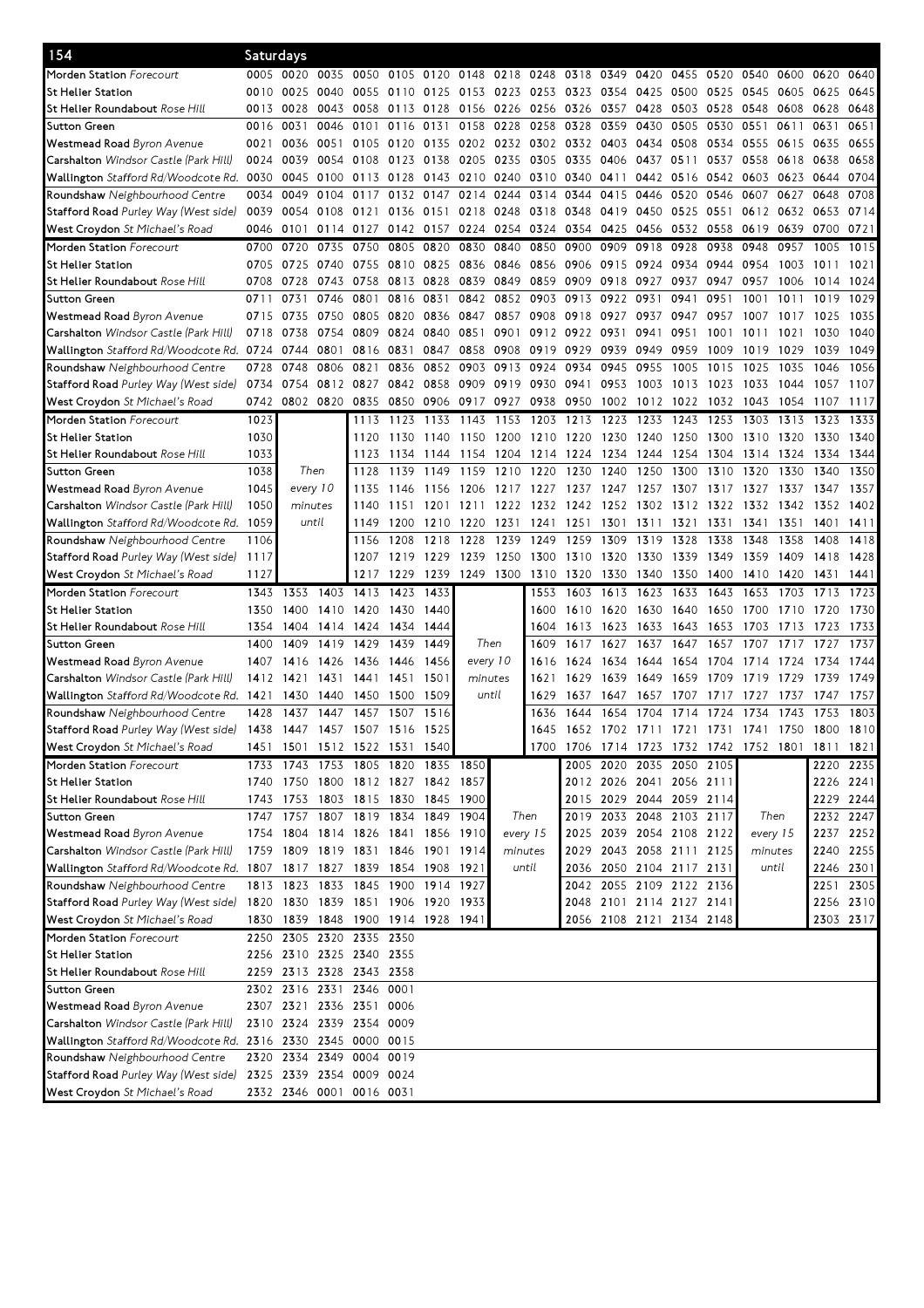| 154                                                                                             | Sundays |           |                                                             |      |                                                   |           |      |                |                |      |                     |           |                |          |           |      |                                                                                           |      |
|-------------------------------------------------------------------------------------------------|---------|-----------|-------------------------------------------------------------|------|---------------------------------------------------|-----------|------|----------------|----------------|------|---------------------|-----------|----------------|----------|-----------|------|-------------------------------------------------------------------------------------------|------|
| Morden Station Forecourt                                                                        |         | 0005 0020 |                                                             |      | 0035 0050 0105 0120 0148 0218 0248 0318 0349 0420 |           |      |                |                |      |                     |           | 0455           | 0530     | 0600      | 0630 | 0700                                                                                      | 0730 |
| St Helier Station                                                                               | 0010    | 0025      | 0040                                                        | 0055 | 0110                                              | 0125 0153 |      | 0223 0253 0323 |                |      | 0354                | 0425 0500 |                | 0535     | 0605      | 0635 | 0705                                                                                      | 0735 |
| St Helier Roundabout <i>Rose Hill</i>                                                           | 0013    | 0028      | 0043 0058                                                   |      | 0113                                              | 0128      | 0156 | 0226 0256 0326 |                |      | 0357                |           | 0428 0502 0538 |          | 0608      | 0638 | 0708                                                                                      | 0738 |
| Sutton Green                                                                                    | 0016    | 0031      | 0046                                                        | 0101 | 0116                                              | 0131      | 0158 | 0228           | 0258           | 0328 | 0359                | 0430      | 0504           | 0540     | 0610      | 0641 | 0711                                                                                      | 0741 |
| Westmead Road Byron Avenue                                                                      | 0021    | 0036      | 0051                                                        | 0105 | 0120                                              | 0135 0202 |      | 0232 0302 0332 |                |      | 0403                | 0434      | 0507           | 0544     | 0614 0645 |      | 0715                                                                                      | 0745 |
| <b>Carshalton</b> Windsor Castle (Park Hill)                                                    | 0024    | 0039      | 0054 0108                                                   |      | 0123 0138 0205                                    |           |      | 0235 0305 0335 |                |      | 0406                | 0437      | 0510           | 0547     | 0617      | 0648 | 0718                                                                                      | 0748 |
| <b>Wallington</b> Stafford Rd/Woodcote Rd.                                                      | 0030    | 0045      | 0100 0113                                                   |      | 0128                                              | 0143 0210 |      |                | 0240 0310 0340 |      | 0411                | 0442 0515 |                | 0552     | 0622      | 0654 | 0724                                                                                      | 0754 |
| <b>Roundshaw</b> Neighbourhood Centre                                                           | 0034    | 0049      | 0104                                                        | 0117 | 0132                                              | 0147      | 0214 | 0244           | 0314           | 0344 | 0415                | 0446      | 0519           | 0556     | 0626      | 0658 | 0728                                                                                      | 0759 |
| <b>Stafford Road</b> Purley Way (West side)                                                     | 0039    | 0054      | 0108                                                        | 0121 | 0136                                              | 0151      | 0218 | 0248           | 0318           | 0348 | 0419                | 0450      | 0524           | 0601     | 0631      | 0703 | 0733                                                                                      | 0804 |
| <b>West Croydon</b> St Michael's Road                                                           | 0046    | 0101      | 0114 0127                                                   |      | 0142 0157                                         |           | 0224 |                | 0254 0324      | 0354 | 0425                | 0456 0531 |                | 0608     | 0638      | 0710 | 0740                                                                                      | 0812 |
| Morden Station Forecourt                                                                        | 0800    | 0830      | 0850                                                        | 0910 | 0930                                              | 0945      | 1000 | 1014           | 1028           | 1043 | 1057                | 1112      | 1126           | 1140     | 1155      | 1210 | 1225                                                                                      | 1240 |
| St Helier Station                                                                               | 0805    | 0835      | 0855 0915                                                   |      | 0936                                              | 0951      | 1006 | 1020           | 1034           | 1049 | 1103                | 1118      | 1132           | 1147     | 1202      | 1217 | 1232                                                                                      | 1247 |
| <b>St Helier Roundabout</b> <i>Rose Hill</i>                                                    | 0808    | 0838      | 0858                                                        | 0918 | 0939                                              | 0954      | 1009 | 1023           | 1037           | 1052 | 1106                | 1121      | 1135           | 1150     | 1205      | 1220 | 1235                                                                                      | 1250 |
| Sutton Green                                                                                    | 0811    | 0841      | 0901                                                        | 0921 | 0942                                              | 0957      | 1013 | 1027           | 1041           | 1056 | 1110                | 1125      | 1139           | 1154     | 1210      | 1225 | 1240                                                                                      | 1255 |
| <b>Westmead Road</b> Byron Avenue                                                               | 0815    | 0845      | 0905 0925                                                   |      | 0947                                              | 1002      | 1018 | 1032 1047      |                | 1102 | 1116                | 1131      | 1145           | 1200     | 1217      | 1232 | 1247                                                                                      | 1302 |
| <b>Carshalton</b> Windsor Castle (Park Hill)                                                    | 0818    | 0849      | 0909                                                        | 0929 | 0951                                              | 1006      | 1022 | 1036           | 1051           | 1106 | 1120                | 1135      | 1149           | 1205     | 1222      | 1237 | 1252                                                                                      | 1307 |
| Wallington Stafford Rd/Woodcote Rd. 0824                                                        |         | 0856      | 0916 0936                                                   |      | 0958                                              | 1013      | 1029 | 1044           | 1059           | 1114 | 1128                | 1143      | 1157           | 1213     | 1230      | 1245 | 1300                                                                                      | 1315 |
| <b>Roundshaw</b> Neighbourhood Centre                                                           | 0829    | 0901      | 0921                                                        | 0942 | 1004                                              | 1019      | 1035 | 1050           | 1105           | 1120 | 1134                | 1149      | 1203           | 1219     | 1236      | 1251 | 1306                                                                                      | 1321 |
| Stafford Road Purley Way (West side)                                                            | 0834    | 0907      | 0927                                                        | 0948 | 1011                                              | 1026      | 1042 | 1057           | 1112 1127      |      | 1142                | 1157      | 1212           | 1228     | 1245      | 1300 | 1315                                                                                      | 1330 |
| West Croydon St Michael's Road                                                                  | 0842    | 0915      | 0935                                                        | 0957 | 1020                                              | 1035      | 1051 | 1106           | 1121           | 1136 | 1152 1207           |           | 1222           | 1238     | 1255      | 1309 | 1324                                                                                      | 1339 |
| Morden Station Forecourt                                                                        | 1255    | 1310      | 1325                                                        | 1340 | 1355                                              | 1410      | 1425 | 1440           | 1455           | 1510 | 1525                | 1540      | 1555           |          |           | 1710 | 1725                                                                                      | 1740 |
| St Helier Station                                                                               | 1302    | 1317      | 1332                                                        | 1347 |                                                   | 1402 1417 | 1432 | 1447           | 1502           |      | 1517 1532 1547 1602 |           |                |          |           | 1717 | 1732 1747                                                                                 |      |
| <b>St Helier Roundabout</b> <i>Rose Hill</i>                                                    | 1305    | 1320      | 1335                                                        | 1350 | 1405                                              | 1420      | 1435 | 1450           | 1505           | 1520 | 1535                | 1550      | 1605           |          |           | 1720 | 1735                                                                                      | 1750 |
| Sutton Green                                                                                    | 1310    | 1325      | 1340                                                        | 1355 | 1410                                              | 1425      | 1440 | 1455           | 1510           | 1525 | 1540                | 1555      | 1609           | Then     |           | 1724 | 1739                                                                                      | 1754 |
| Westmead Road Byron Avenue                                                                      | 1317    | 1332      | 1347                                                        | 1402 | 1417                                              | 1432      | 1447 | 1502 1517      |                | 1532 | 1547                | 1602      | 1616           | every 15 |           | 1731 | 1745                                                                                      | 1800 |
| Carshalton Windsor Castle (Park Hill)                                                           | 1322    | 1337      | 1352                                                        | 1407 | 1422                                              | 1437      | 1452 | 1507           | 1522           | 1537 | 1552                | 1606      | 1620           | minutes  |           | 1735 | 1749                                                                                      | 1804 |
| Wallington <i>Stafford Rd/Woodcote Rd.</i> 1330                                                 |         | 1345      | 1400                                                        | 1415 | 1430                                              | 1445      | 1500 | 1515           | 1530           | 1545 | 1600                | 1614 1628 |                | until    |           | 1743 | 1757 1812                                                                                 |      |
| <b>Roundshaw</b> Neighbourhood Centre                                                           | 1336    | 1351      | 1406                                                        | 1421 | 1436                                              | 1451      | 1506 | 1521           | 1536           | 1551 | 1606                | 1620      | 1634           |          |           | 1749 | 1802 1817                                                                                 |      |
| <b>Stafford Road</b> Purley Way (West side)                                                     | 1344    | 1359      | 1414                                                        | 1429 | 1444                                              | 1458      | 1513 | 1527           | 1542           | 1557 | 1612                | 1626      | 1640           |          |           | 1755 | 1808                                                                                      | 1823 |
| <b>West Croydon</b> St Michael's Road                                                           | 1353    | 1408      | 1423                                                        | 1438 | 1453                                              | 1507      | 1522 | 1536           | 1551           | 1606 | 1621                | 1635      | 1648           |          |           | 1803 | 1816                                                                                      | 1831 |
| Morden Station Forecourt                                                                        | 1755    | 1811      | 1827                                                        | 1843 | 1859                                              | 1914      | 1930 | 1945           | 2000           | 2016 | 2031                | 2046      | 2102           | 2118     | 2134      | 2149 | 2204                                                                                      | 2219 |
| St Helier Station                                                                               | 1802    | 1818      | 1833                                                        | 1849 | 1905                                              | 1920      | 1936 | 1951           | 2006           | 2022 | 2037                | 2052      | 2108           | 2123     | 2139      | 2154 | 2209                                                                                      | 2224 |
| <b>St Helier Roundabout</b> <i>Rose Hill</i>                                                    | 1805    | 1821      | 1836                                                        | 1852 | 1908                                              | 1923      | 1939 | 1954           | 2009           | 2025 | 2040                | 2055      | 2111           | 2126     | 2142      | 2157 | 2212                                                                                      | 2227 |
| Sutton Green                                                                                    | 1809    | 1825      | 1840                                                        | 1856 | 1912                                              | 1927      | 1942 | 1957           | 2012           | 2028 | 2043                | 2058      | 2114           | 2129     | 2145      | 2200 | 2215                                                                                      | 2230 |
| Westmead Road Byron Avenue                                                                      | 1815    | 1831      | 1846                                                        | 1901 | 1917                                              | 1932      | 1947 | 2002           | 2017           | 2033 | 2048                | 2103      | 2119           | 2134     | 2149      | 2204 | 2219                                                                                      | 2234 |
| <b>Carshalton</b> Windsor Castle (Park Hill)                                                    | 1819    | 1835      | 1850                                                        | 1905 | 1921                                              | 1936      | 1951 | 2006           | 2021           | 2037 | 2052                | 2107      | 21<br>22       | 2137     | 2152 2207 |      | 2222                                                                                      | 2237 |
| Wallington <i>Stafford Rd/Woodcote Rd.</i> 1827                                                 |         | 1842      | 1857                                                        | 1912 | 1928                                              | 1943      | 1958 | 2013           | 2028           | 2043 | 2058                | 2113      | 2128           | 2143     | 2158      | 2213 | 2228                                                                                      | 2243 |
| <b>Roundshaw</b> Neighbourhood Centre                                                           | 1832    | 1847      | 1902                                                        | 1917 | 1933                                              | 1948      | 2002 | 2017           | 2032           | 2047 | 2102                | 2117      | 2132           | 2147     | 2202 2217 |      | 2232                                                                                      | 2247 |
| <b>Stafford Road</b> Purley Way (West side)                                                     | 1838    | 1853      | 1908 1923                                                   |      | 1938                                              |           |      |                |                |      |                     |           |                |          |           |      | 1953 2007 2022 2037 2052 2107 2122 2137 2152 2207 2222 2237                               | 2252 |
| West Croydon St Michael's Road                                                                  |         |           |                                                             |      |                                                   |           |      |                |                |      |                     |           |                |          |           |      | 1846 1901 1915 1930 1945 2000 2014 2029 2044 2059 2114 2129 2144 2159 2214 2229 2244 2259 |      |
| Morden Station Forecourt                                                                        |         |           | 2235 2250 2305 2320 2335 2350 0005 0020 0035 0050 0105 0120 |      |                                                   |           |      |                |                |      |                     |           |                |          |           |      |                                                                                           |      |
| St Helier Station                                                                               |         |           | 2240 2255 2310 2325 2340 2355 0010 0025 0040 0055 0109 0124 |      |                                                   |           |      |                |                |      |                     |           |                |          |           |      |                                                                                           |      |
| St Helier Roundabout <i>Rose Hill</i>                                                           |         |           | 2243 2258 2313 2328 2343 2358 0013 0028 0043 0058 0112 0127 |      |                                                   |           |      |                |                |      |                     |           |                |          |           |      |                                                                                           |      |
| Sutton Green                                                                                    |         |           | 2246 2301 2316 2331 2346 0001 0016 0031 0046 0101 0114 0129 |      |                                                   |           |      |                |                |      |                     |           |                |          |           |      |                                                                                           |      |
| <b>Westmead Road</b> Byron Avenue                                                               |         |           | 2250 2305 2320 2335 2350 0005 0020 0035 0050 0104 0117 0132 |      |                                                   |           |      |                |                |      |                     |           |                |          |           |      |                                                                                           |      |
| <b>Carshalton</b> Windsor Castle (Park Hill)                                                    |         |           | 2253 2308 2323 2338 2353 0008 0023 0038 0053 0107 0120 0135 |      |                                                   |           |      |                |                |      |                     |           |                |          |           |      |                                                                                           |      |
| Wallington Stafford Rd/Woodcote Rd. 2259 2314 2329 2344 2359 0013 0028 0043 0058 0112 0125 0140 |         |           |                                                             |      |                                                   |           |      |                |                |      |                     |           |                |          |           |      |                                                                                           |      |
| <b>Roundshaw</b> Neighbourhood Centre                                                           |         |           | 2303 2318 2333 2348 0003 0017 0032 0047 0102 0116 0129 0144 |      |                                                   |           |      |                |                |      |                     |           |                |          |           |      |                                                                                           |      |
| Stafford Road Purley Way (West side)                                                            |         |           | 2307 2322 2337 2352 0007 0021 0036 0051 0106 0120 0133 0148 |      |                                                   |           |      |                |                |      |                     |           |                |          |           |      |                                                                                           |      |
| <b>West Croydon</b> St Michael's Road                                                           |         |           | 2313 2328 2343 2358 0013 0027 0042 0057 0112 0126 0139 0154 |      |                                                   |           |      |                |                |      |                     |           |                |          |           |      |                                                                                           |      |
|                                                                                                 |         |           |                                                             |      |                                                   |           |      |                |                |      |                     |           |                |          |           |      |                                                                                           |      |

Operated by London General **Exercise Struck and Service WWW.londonbusroutes.net** 26.10.19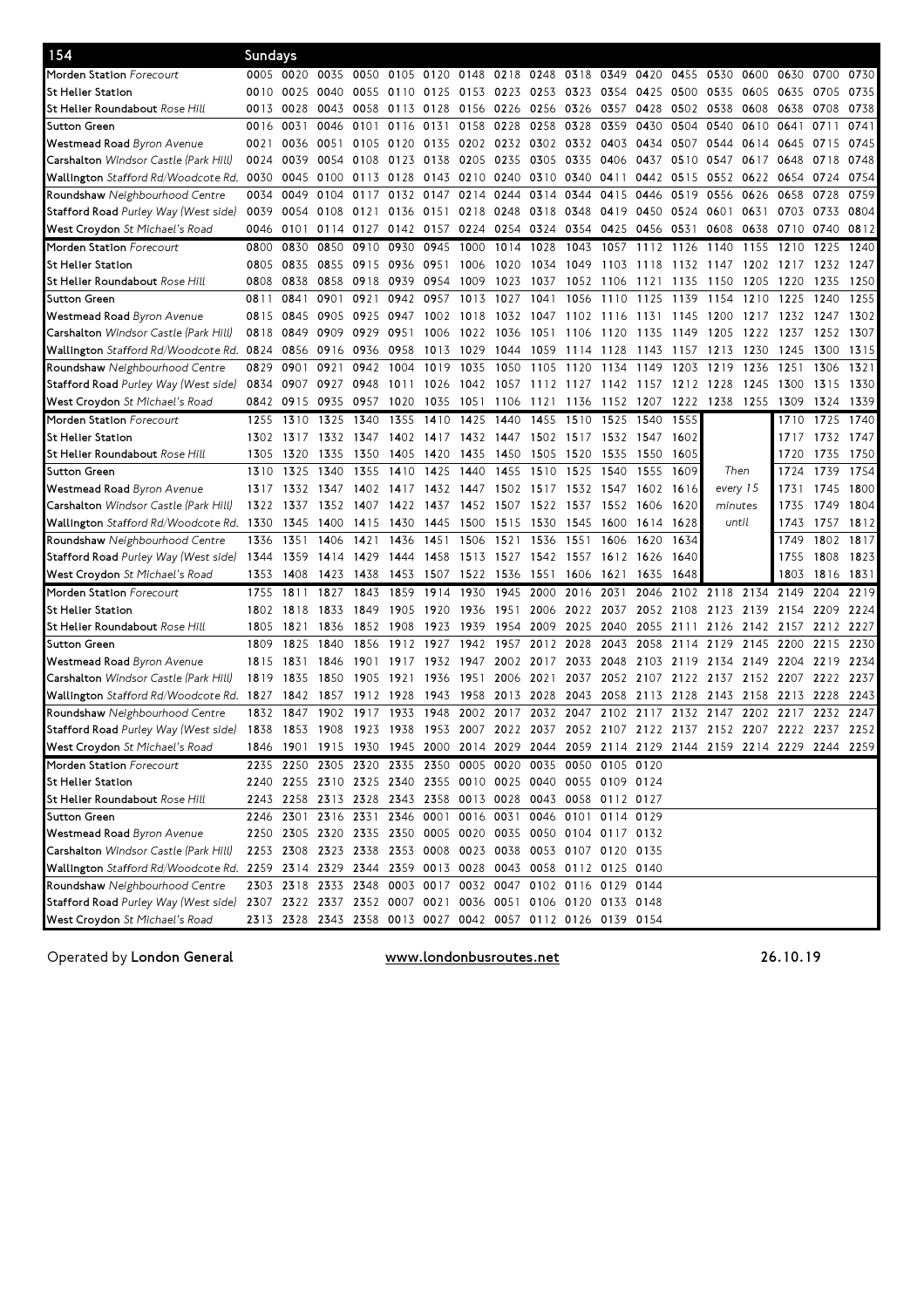154 Croydon–Sutton–Morden

| 154                                      |      |                     |           | <b>Mondays to Thursdays</b>                                           |           |                |                     |                          |           |                |           |                                                             |      |                |      |                                                                                           |           |           |
|------------------------------------------|------|---------------------|-----------|-----------------------------------------------------------------------|-----------|----------------|---------------------|--------------------------|-----------|----------------|-----------|-------------------------------------------------------------|------|----------------|------|-------------------------------------------------------------------------------------------|-----------|-----------|
| West Croydon Bus Station                 | 0425 |                     |           | 0445 0505 0525 0545 0605 0620                                         |           |                |                     |                          | 0630 0638 | 0646           | 0653      | 0700                                                        | 0708 | 0717           | 0725 | 0734                                                                                      | 0743      | 0753      |
| Stafford Road Purley Way (East side)     |      | 0432 0452           |           | 0512 0532 0553 0613                                                   |           |                | 0628                | 0639 0647                |           | 0655           | 0703 0710 |                                                             | 0719 | 0728           | 0737 | 0747                                                                                      | 0757      | 0807      |
| Roundshaw Neighbourhood Centre           | 0437 | 0457                | 0517      | 0537                                                                  | 0559      | 0619           | 0634                | 0646                     | 0654      | 0702           | 0711      | 0718                                                        | 0727 | 0736           | 0746 | 0756                                                                                      | 0806      | 0816      |
| Wallington Stafford Rd/Woodcote Rd.      | 0441 | 0501                | 0521      | 0541                                                                  |           | 0603 0624      | 0639                | 0651                     | 0700      | 0709           | 0718      | 0726                                                        | 0735 | 0745           | 0755 | 0805                                                                                      | 0815      | 0825      |
| Carshalton Windsor Castle (Park Hill)    | 0446 | 0506                | 0526      | 0546                                                                  | 0609      | 0630           | 0645                | 0658                     | 0707      | 0717           | 0727      | 0736                                                        | 0745 | 0755           | 0805 | 0815                                                                                      | 0825      | 0835      |
| Westmead Road Byron Avenue               | 0449 | 0509                | 0529      | 0550                                                                  | 0613 0635 |                | 0650                |                          | 0703 0712 | 0722 0732 0742 |           |                                                             |      | 0752 0802 0812 |      | 0822 0832                                                                                 |           | 0842      |
| <b>Sutton</b> The Grapes                 | 0452 | 0512                | 0532      | 0553                                                                  | 0617      | 0639           | 0654                |                          | 0707 0717 | 0727           | 0737      | 0747                                                        | 0757 | 0807           | 0817 | 0827                                                                                      | 0837      | 0847      |
| <b>Sutton Green</b>                      | 0454 | 0514                | 0534      | 0556                                                                  | 0620      | 0642           | 0657                | 0710                     | 0720      | 0730           | 0741      | 0751                                                        | 0801 | 0811           | 0821 | 0831                                                                                      | 0841      | 0851      |
| St Helier Roundabout Rose Hill           | 0456 | 0516                | 0536      | 0559                                                                  | 0623      | 0645           | 0701                |                          | 0714 0724 | 0734           | 0745      | 0755                                                        | 0805 | 0815           | 0825 | 0835                                                                                      | 0845      | 0855      |
| <b>St Helier Station</b>                 | 0458 | 0518                | 0538      | 0602                                                                  | 0626      | 0648           | 0705                | 0718                     | 0728      | 0738           | 0749      | 0759                                                        | 0809 | 0819           | 0829 | 0839                                                                                      | 0849      | 0859      |
| Morden Station Crown Lane                | 0503 | 0523                | 0543      | 0607                                                                  | 0631      | 0654           | 0712                | 0727                     | 0737      | 0747           | 0758      | 0808                                                        | 0818 | 0828           | 0838 | 0848                                                                                      | 0857      | 0907      |
| West Croydon Bus Station                 | 0803 | 0813                | 0824      | 0835                                                                  | 0846      | 0858           | 0909                |                          |           | 0959           | 1010      |                                                             |      | 1320           | 1328 | 1338                                                                                      | 1347      | 1357      |
| Stafford Road Purley Way (East side)     | 0817 | 0826                | 0837 0848 |                                                                       |           | 0859 0910      | 0921                |                          |           | 1011           | 1021      |                                                             |      | 1331           | 1339 | 1349                                                                                      | 1358      | 1408      |
| Roundshaw Neighbourhood Centre           | 0827 | 0836                | 0847      | 0858                                                                  | 0908      | 0918           | 0928                |                          |           | 1018           | 1028      |                                                             |      | 1338           | 1346 | 1356                                                                                      | 1405      | 1415      |
| Wallington Stafford Rd/Woodcote Rd.      | 0836 | 0845                | 0856      | 0907                                                                  | 0916 0925 |                | 0935                |                          | Then      | 1025           | 1035      | Then                                                        |      | 1345           | 1353 | 1403                                                                                      | 1412      | 1422      |
| Carshalton Windsor Castle (Park Hill)    | 0846 | 0855                | 0905      | 0915                                                                  | 0924      | 0933           | 0943                | every 10                 |           | 1033           | 1043      | every 10                                                    |      | 1353           | 1401 | 1411                                                                                      | 1420      | 1430      |
| Westmead Road Byron Avenue               | 0852 | 0901                | 0910      | 0920                                                                  | 0929      | 0938           | 0948                |                          | minutes   | 1038           | 1048      | minutes                                                     |      | 1358           | 1406 | 1416                                                                                      | 1425      | 1435      |
| <b>Sutton</b> The Grapes                 | 0857 | 0906                | 0915      | 0924                                                                  | 0933      | 0942           | 0952                |                          | until     | 1042           | 1052      | until                                                       |      | 1402           | 1410 | 1420                                                                                      | 1429      | 1439      |
| <b>Sutton Green</b>                      | 0901 | 0910                | 0919      | 0928                                                                  | 0937      | 0946           | 0956                |                          |           | 1046           | 1056      |                                                             |      | 1406           | 1414 | 1424                                                                                      | 1433      | 1443      |
| St Helier Roundabout Rose Hill           | 0905 | 0914 0923           |           | 0931                                                                  | 0940 0949 |                | 0959                |                          |           | 1049           | 1059      |                                                             |      | 1409           | 1417 | 1427                                                                                      | 1436      | 1446      |
| <b>St Helier Station</b>                 | 0908 | 0917                | 0926      | 0934                                                                  |           | 0943 0952      | 1002                |                          |           | 1052           | 1102      |                                                             |      | 1412           | 1420 | 1430                                                                                      | 1439      | 1449      |
| Morden Station Crown Lane                | 0915 | 0923                | 0932      | 0940                                                                  | 0949      | 0958           | 1008                |                          |           | 1058           | 1108      |                                                             |      | 1418           | 1426 | 1436                                                                                      | 1446      | 1456      |
| West Croydon Bus Station                 | 1407 | 1416                | 1426      | 1433                                                                  | 1442      | 1451           | 1500                | 1510                     | 1520      | 1530           | 1539      |                                                             |      | 1629           | 1638 | 1647                                                                                      | 1657      | 1707      |
| Stafford Road Purley Way (East side)     | 1418 | 1427                | 1437      | 1445                                                                  | 1454      | 1503           | 1512                | 1522                     | 1532      | 1542           | 1552      |                                                             |      | 1642           | 1651 | 1701                                                                                      | 1711      | 1721      |
| Roundshaw Neighbourhood Centre           | 1425 | 1435                | 1445      | 1453                                                                  | 1502      | 1512           | 1521                | 1531                     | 1541      | 1551           | 1601      |                                                             |      | 1651           | 1700 | 1710                                                                                      | 1720      | 1730      |
| Wallington Stafford Rd/Woodcote Rd. 1432 |      | 1442                | 1452      | 1501                                                                  | 1510      | 1520           | 1530                | 1540                     | 1550      | 1600           | 1609      | Then                                                        |      | 1659           | 1708 | 1718                                                                                      | 1728      | 1738      |
| Carshalton Windsor Castle (Park Hill)    | 1440 | 1450                | 1501      | 1511                                                                  | 1520      | 1530           | 1540                | 1550                     | 1600      | 1609           | 1618      | every 10                                                    |      | 1708           | 1717 | 1727                                                                                      | 1737      | 1747      |
| Westmead Road Byron Avenue               | 1445 | 1455                | 1507      | 1517                                                                  | 1526      | 1536           | 1546                | 1556                     | 1606      | 1615           | 1624      | minutes                                                     |      | 1714           | 1723 | 1733                                                                                      | 1743      | 1753      |
| <b>Sutton</b> The Grapes                 | 1449 | 1459                | 1511      | 1521                                                                  | 1531      | 1541           | 1551                | 1601                     | 1611      | 1620           | 1629      | until                                                       |      | 1719           | 1728 | 1737                                                                                      | 1747      | 1757      |
| <b>Sutton Green</b>                      | 1453 | 1503                | 1515      | 1525                                                                  | 1535      | 1545           | 1555                | 1605                     | 1615      | 1624           | 1633      |                                                             |      | 1723           | 1732 | 1741                                                                                      | 1751      | 1801      |
| St Helier Roundabout Rose Hill           | 1456 | 1507                | 1519      | 1529                                                                  | 1539      | 1549           | 1559                | 1609                     | 1619      | 1628           | 1637      |                                                             |      | 1727           | 1736 | 1745                                                                                      | 1755      | 1805      |
| <b>St Helier Station</b>                 | 1459 | 1510                | 1522      | 1532 1542 1552                                                        |           |                | 1602                | 1612 1622                |           | 1631           | 1640      |                                                             |      | 1730           | 1739 | 1748                                                                                      | 1758      | 1808      |
| Morden Station Crown Lane                | 1506 | 1517                | 1529      | 1539                                                                  | 1549 1559 |                | 1609                | 1619 1629                |           | 1638           | 1647      |                                                             |      | 1737           | 1746 | 1755                                                                                      | 1805      | 1815      |
| West Croydon Bus Station                 | 1717 | 1727                | 1737      | 1749                                                                  | 1800      | 1810           | 1820                | 1831                     | 1842      | 1852           | 1902      | 1912                                                        | 1922 | 1932           | 1944 | 1959                                                                                      | 2014      | 2030      |
| Stafford Road Purley Way (East side)     | 1731 | 1741                | 1751      | 1803                                                                  | 1813      | 1823           | 1833                | 1843                     | 1853      | 1903           | 1912      | 1922                                                        | 1932 | 1942           | 1954 | 2009                                                                                      | 2024      | 2040      |
| Roundshaw Neighbourhood Centre           | 1740 | 1750                | 1800      | 1811                                                                  | 1821      | 1831           | 1841                | 1850                     | 1900      | 1910           | 1919      | 1929                                                        | 1939 | 1949           | 2001 | 2016                                                                                      | 2031      | 2046      |
| Wallington Stafford Rd/Woodcote Rd.      | 1748 | 1758                | 1807      | 1818                                                                  | 1828      | 1838           | 1847                | 1856                     | 1906      | 1916           | 1925      | 1934                                                        | 1944 | 1954           | 2006 | 2021                                                                                      | 2036      | 2051      |
| Carshalton Windsor Castle (Park Hill)    | 1757 | 1807                | 1815      | 1825                                                                  | 1835      | 1845           | 1854                | 1903                     | 19<br>13  | 1923           | 1932      | 1941                                                        | 1951 | 2001           | 2013 | 2028                                                                                      | 2043      | 2058      |
| Westmead Road Byron Avenue               |      | 1803 1813 1820      |           | 1830                                                                  | 1840 1850 |                | 1859                | 1907 1917 1927 1936 1945 |           |                |           |                                                             | 1955 |                |      | 2005 2017 2032 2047 2102                                                                  |           |           |
| <b>Sutton</b> The Grapes                 | 1807 | 1817                |           | 1824 1834 1844 1854 1902 1910 1920 1930 1939 1948 1958 2008 2020 2035 |           |                |                     |                          |           |                |           |                                                             |      |                |      |                                                                                           |           | 2050 2105 |
| Sutton Green                             | 1811 | 1821                | 1828      | 1837                                                                  | 1847      |                |                     | 1857 1905 1913 1923      |           |                |           | 1933 1942 1951 2001 2011                                    |      |                |      | 2023 2038                                                                                 |           | 2053 2108 |
| St Helier Roundabout Rose Hill           |      | 1815 1825 1831      |           | 1840                                                                  |           |                |                     |                          |           |                |           |                                                             |      |                |      | 1850 1900 1908 1916 1926 1936 1945 1954 2004 2014 2026 2041                               |           | 2056 2111 |
| <b>St Helier Station</b>                 |      |                     |           |                                                                       |           |                |                     |                          |           |                |           |                                                             |      |                |      | 1818 1828 1834 1843 1853 1903 1911 1919 1929 1938 1947 1956 2006 2016 2028 2043 2058 2113 |           |           |
| Morden Station Crown Lane                |      | 1825 1835 1840 1848 |           |                                                                       |           |                |                     |                          |           |                |           | 1858 1908 1916 1924 1934 1943 1952 2001 2011 2021 2033 2048 |      |                |      |                                                                                           | 2103 2118 |           |
| West Croydon Bus Station                 | 2045 |                     |           | 2145                                                                  |           | 2200 2215 2230 |                     | 2245 2300                |           |                |           | 2315 2330 2345 0000 0015 0030                               |      |                |      | 0100 0130                                                                                 |           | 0200      |
| Stafford Road Purley Way (East side)     | 2055 |                     |           |                                                                       |           |                |                     |                          |           |                |           |                                                             |      |                |      | 2155 2209 2224 2238 2253 2308 2323 2338 2353 0008 0023 0038 0107 0137 0207                |           |           |
| Roundshaw Neighbourhood Centre           | 2101 |                     |           | 2201                                                                  |           |                |                     |                          |           |                |           |                                                             |      |                |      | 2215 2230 2243 2258 2313 2328 2343 2358 0013 0028 0043 0112 0142 0212                     |           |           |
| Wallington Stafford Rd/Woodcote Rd. 2106 |      | Then                |           |                                                                       |           |                |                     |                          |           |                |           |                                                             |      |                |      | 2206 2220 2234 2247 2302 2317 2332 2347 0002 0017 0032 0047 0116 0146 0216                |           |           |
| Carshalton Windsor Castle (Park Hill)    | 2113 | every 15            |           | 2213                                                                  |           |                |                     |                          |           |                |           |                                                             |      |                |      | 2226 2239 2252 2307 2322 2337 2352 0007 0022 0037 0052 0121 0151                          |           | 0221      |
| Westmead Road Byron Avenue               | 2117 | minutes             |           |                                                                       |           |                |                     |                          |           |                |           |                                                             |      |                |      | 2217 2230 2243 2256 2310 2325 2340 2355 0010 0025 0040 0055 0124 0154 0224                |           |           |
| <b>Sutton The Grapes</b>                 | 2120 | until               |           | 2220                                                                  |           |                |                     |                          |           |                |           |                                                             |      |                |      | 2233 2246 2259 2313 2328 2343 2358 0012 0027 0042 0057 0126 0156 0226                     |           |           |
| <b>Sutton Green</b>                      | 2123 |                     |           |                                                                       |           |                | 2223 2236 2249 2301 |                          |           |                |           | 2315 2330 2345 0000 0014 0029 0044 0059 0128                |      |                |      |                                                                                           | 0158      | 0228      |
| St Helier Roundabout Rose Hill           | 2126 |                     |           |                                                                       |           |                |                     |                          |           |                |           | 2226 2239 2252 2303 2317 2332 2347 0002 0016 0031 0046 0101 |      |                |      |                                                                                           |           |           |
| St Helier Station                        | 2128 |                     |           | 2228                                                                  |           |                |                     |                          |           |                |           | 2241 2254 2305 2319 2334 2349 0004 0018 0033 0048 0103      |      |                |      |                                                                                           |           |           |
| Morden Station Crown Lane                | 2133 |                     |           |                                                                       |           |                |                     |                          |           |                |           | 2233 2245 2258 2309 2323 2338 2353 0008 0022 0037 0052 0107 |      |                |      |                                                                                           |           |           |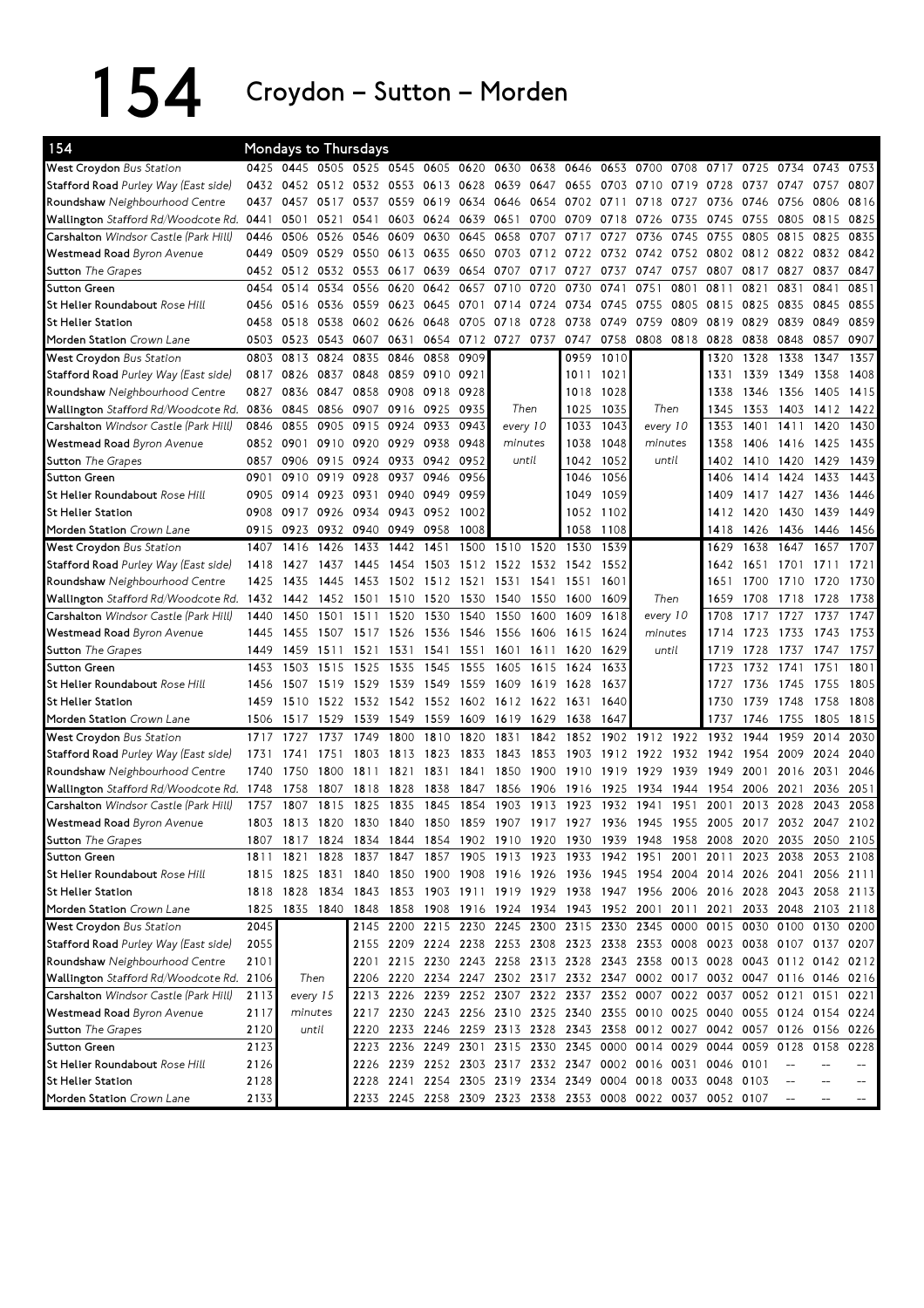| 154                                          | Fridays   |                                                                                           |           |                |           |                |           |                                         |                |      |           |                                                                       |           |                |      |                     |      |           |
|----------------------------------------------|-----------|-------------------------------------------------------------------------------------------|-----------|----------------|-----------|----------------|-----------|-----------------------------------------|----------------|------|-----------|-----------------------------------------------------------------------|-----------|----------------|------|---------------------|------|-----------|
| <b>West Croydon</b> Bus Station              |           | 0425 0445                                                                                 | 0505 0525 |                | 0545      |                | 0605 0620 |                                         | 0630 0638 0646 |      | 0653      | 0700                                                                  | 0708      | 0717           | 0725 | 0734                | 0743 | 0753      |
| S <b>tafford Road</b> Purley Way (East side) | 0432      | 0452                                                                                      |           | 0512 0532 0553 |           | 0613 0628      |           | 0639 0647                               |                | 0655 | 0703      | 0710                                                                  | 0719      | 0728           | 0737 | 0747                | 0757 | 0807      |
| <b>Roundshaw</b> Neighbourhood Centre        | 0437      | 0457                                                                                      | 0517      | 0537           | 0559      | 0619           | 0634      | 0646                                    | 0654           | 0702 | 0711      | 0718                                                                  | 0727      | 0736           | 0746 | 0756                | 0806 | 0816      |
| Wallington Stafford Rd/Woodcote Rd.          | 0441      | 0501                                                                                      | 0521      | 0541           | 0603      | 0624           | 0639      | 0651                                    | 0700           | 0709 | 0718      | 0726                                                                  | 0735      | 0745           | 0755 | 0805                | 0815 | 0825      |
| <b>Carshalton</b> Windsor Castle (Park Hill) | 0446      | 0506                                                                                      | 0526      | 0546           | 0609      | 0630           | 0645      | 0658                                    | 0707           | 0717 | 0727      | 0736                                                                  | 0745      | 0755           | 0805 | 0815                | 0825 | 0835      |
| <b>Westmead Road</b> Byron Avenue            | 0449      | 0509                                                                                      | 0529      | 0550           | 0613      | 0635           | 0650      |                                         | 0703 0712 0722 |      |           | 0732 0742                                                             | 0752      | 0802 0812 0822 |      |                     | 0832 | 0842      |
| <b>Sutton</b> The Grapes                     | 0452      | 0512                                                                                      | 0532      | 0553           | 0617      | 0639           | 0654      | 0707                                    | 0717           | 0727 | 0737      | 0747                                                                  | 0757      | 0807           | 0817 | 0827                | 0837 | 0847      |
| Sutton Green                                 | 0454      | 0514                                                                                      | 0534      | 0556           | 0620      | 0642           | 0657      | 0710                                    | 0720           | 0730 | 0741      | 0751                                                                  | 0801      | 0811           | 0821 | 0831                | 0841 | 0851      |
| St Helier Roundabout <i>Rose Hill</i>        | 0456      | 0516                                                                                      | 0536 0559 |                | 0623      | 0645           | 0701      | 0714                                    | 0724           | 0734 | 0745      | 0755                                                                  | 0805      | 0815           | 0825 | 0835                | 0845 | 0855      |
| St Helier Station                            | 0458      | 0518                                                                                      | 0538      | 0602           | 0626      | 0648           | 0705      | 0718                                    | 0728           | 0738 | 0749      | 0759                                                                  | 0809      | 0819           | 0829 | 0839                | 0849 | 0859      |
| Morden Station Crown Lane                    | 0503      | 0523                                                                                      | 0543 0607 |                | 0631      |                | 0654 0712 | 0727                                    | 0737           | 0747 | 0758      |                                                                       | 0808 0818 | 0828           | 0838 | 0848                | 0857 | 0907      |
| West Croydon Bus Station                     | 0803      | 0813                                                                                      | 0824      | 0835           | 0846      | 0858           | 0909      |                                         |                | 0959 | 1010      |                                                                       |           | 1320           | 1328 | 1338                | 1347 | 1357      |
| S <b>tafford Road</b> Purley Way (East side) | 0817      | 0826                                                                                      | 0837 0848 |                |           | 0859 0910 0921 |           |                                         |                | 1011 | 1021      |                                                                       |           | 1331           |      | 1339 1349           | 1358 | 1408      |
| <b>Roundshaw</b> Neighbourhood Centre        | 0827      | 0836                                                                                      | 0847      | 0858           | 0908      | 0918 0928      |           |                                         |                | 1018 | 1028      |                                                                       |           | 1338           | 1346 | 1356                | 1405 | 1415      |
| <b>Wallington</b> Stafford Rd/Woodcote Rd.   | 0836      | 0845                                                                                      | 0856 0907 |                |           | 0916 0925 0935 |           | Then                                    |                | 1025 | 1035      | Then                                                                  |           | 1345           | 1353 | 1403                | 1412 | 1422      |
| <b>Carshalton</b> Windsor Castle (Park Hill) | 0846      | 0855                                                                                      | 0905      | 0915           | 0924      | 0933           | 0943      | every 10                                |                | 1033 | 1043      | every 10                                                              |           | 1353           | 1401 | 1411                | 1420 | 1430      |
| <b>Westmead Road</b> Byron Avenue            | 0852      | 0901                                                                                      | 0910 0920 |                | 0929      | 0938           | 0948      | minutes                                 |                | 1038 | 1048      | minutes                                                               |           | 1358           | 1406 | 1416                | 1425 | 1435      |
| S <b>utton</b> The Grapes                    | 0857      | 0906                                                                                      | 0915      | 0924           | 0933      | 0942           | 0952      | until                                   |                | 1042 | 1052      | until                                                                 |           | 1402           | 1410 | 1420                | 1429 | 1439      |
| Sutton Green                                 | 0901      | 0910                                                                                      | 0919 0928 |                | 0937      | 0946           | 0956      |                                         |                | 1046 | 1056      |                                                                       |           | 1406           | 1414 | 1424                | 1433 | 1443      |
| St Helier Roundabout <i>Rose Hill</i>        | 0905      | 0914                                                                                      | 0923 0931 |                | 0940      | 0949           | 0959      |                                         |                | 1049 | 1059      |                                                                       |           | 1409           |      | 1417 1427           | 1436 | 1446      |
| St Helier Station                            | 0908      | 0917                                                                                      | 0926      | 0934           | 0943      | 0952           | 1002      |                                         |                | 1052 | 1102      |                                                                       |           | 1412           | 1420 | 1430                | 1439 | 1449      |
| <b>Morden Station</b> Crown Lane             | 0915      | 0923                                                                                      | 0932 0940 |                | 0949      | 0958           | 1008      |                                         |                | 1058 | 1108      |                                                                       |           | 1418           | 1426 | 1436                | 1446 | 1456      |
| West Croydon Bus Station                     | 1407      | 1416                                                                                      | 1426      | 1433           | 1442      | 1451           | 1500      | 1510                                    | 1520           | 1530 | 1539      |                                                                       |           | 1629           | 1638 | 1647                | 1657 | 1707      |
| S <b>tafford Road</b> Purley Way (East side) | 1418      | 1427                                                                                      | 1437      | 1445           | 1454      | 1503           | 1512      | 1522                                    | 1532           | 1542 | 1552      |                                                                       |           | 1642           | 1651 | 1701                | 1711 | 1721      |
| Roundshaw Neighbourhood Centre               | 1425      | 1435                                                                                      | 1445      | 1453           | 1502      | 1512           | 1521      | 1531                                    | 1541           | 1551 | 1601      |                                                                       |           | 1651           | 1700 | 1710                | 1720 | 1730      |
| Wallington Stafford Rd/Woodcote Rd.          | 1432      | 1442                                                                                      | 1452 1501 |                | 1510      | 1520           | 1530      | 1540                                    | 1550           | 1600 | 1609      | Then                                                                  |           | 1659           | 1708 | 1718                | 1728 | 1738      |
| <b>Carshalton</b> Windsor Castle (Park Hill) | 1440      | 1450                                                                                      | 1501      | 1511           | 1520      | 1530           | 1540      | 1550                                    | 1600           | 1609 | 1618      | every 10                                                              |           | 1708           | 1717 | 1727                | 1737 | 1747      |
| <b>Westmead Road</b> Byron Avenue            | 1445      | 1455                                                                                      | 1507      | 1517           | 1526      | 1536           | 1546      | 1556                                    | 1606           | 1615 | 1624      | minutes                                                               |           | 1714           | 1723 | 1733                | 1743 | 1753      |
| <b>Sutton</b> The Grapes                     | 1449      | 1459                                                                                      | 1511      | 1521           | 1531      | 1541           | 1551      | 1601                                    | 1611           | 1620 | 1629      | until                                                                 |           | 1719           | 1728 | 1737                | 1747 | 1757      |
| Sutton Green                                 | 1453      | 1503                                                                                      | 1515      | 1525           | 1535      | 1545           | 1555      | 1605                                    | 1615           | 1624 | 1633      |                                                                       |           | 1723           | 1732 | 1741                | 1751 | 1801      |
| <b>St Helier Roundabout</b> <i>Rose Hill</i> | 1456      | 1507                                                                                      | 1519      | 1529           | 1539      | 1549           | 1559      | 1609                                    | 1619           | 1628 | 1637      |                                                                       |           | 1727           | 1736 | 1745                | 1755 | 1805      |
| St Helier Station                            | 1459      | 1510                                                                                      | 1522 1532 |                | 1542      | 1552           | 1602      | 1612 1622                               |                | 1631 | 1640      |                                                                       |           | 1730           | 1739 | 1748                | 1758 | 1808      |
| <b>Morden Station</b> Crown Lane             | 1506      | 1517                                                                                      | 1529      | 1539           | 1549      | 1559           | 1609      | 1619                                    | 1629           | 1638 | 1647      |                                                                       |           | 1737           | 1746 | 1755                | 1805 | 1815      |
| <b>West Croydon</b> Bus Station              | 1717      | 1727                                                                                      | 1737      | 1749           | 1800      | 1810           | 1820      | 1831                                    | 1842           | 1852 | 1902      | 1912                                                                  | 1922      | 1932           | 1944 | 1959                | 2014 | 2030      |
| S <b>tafford Road</b> Purley Way (East side) | 1731      | 1741                                                                                      | 1751      | 1803           | 1813      | 1823           | 1833      | 1843                                    | 1853           | 1903 | 1912      | 1922                                                                  | 1932      | 1942           | 1954 | 2009                | 2024 | 2040      |
| Roundshaw Neighbourhood Centre               | 1740      | 1750                                                                                      | 1800      | 1811           | 1821      | 1831           | 1841      | 1850                                    | 1900           | 1910 | 1919      | 1929                                                                  | 1939      | 1949           | 2001 | 2016                | 2031 | 2046      |
| <b>Wallington</b> Stafford Rd/Woodcote Rd.   | 1748      | 1758                                                                                      | 1807      | 1818           | 1828      | 1838           | 1847      | 1856                                    | 1906           | 1916 | 1925      | 1934                                                                  | 1944      | 1954           | 2006 | 2021                | 2036 | 2051      |
| <b>Carshalton</b> Windsor Castle (Park Hill) | 1757      | 1807                                                                                      | 1815      | 1825           | 1835      | 1845           | 1854      | 1903                                    | 19<br>13       | 1923 | 1932      | 1941                                                                  | 1951      | 2001           | 2013 | 2028                | 2043 | 2058      |
| <b>Westmead Road</b> Byron Avenue            | 1803      | 1813                                                                                      | 1820 1830 |                | 1840      | 1850           | 1859      |                                         |                |      |           | 1907 1917 1927 1936 1945 1955                                         |           | 2005           |      | 2017 2032 2047 2102 |      |           |
| <b>Sutton</b> The Grapes                     | 1807      | 1817                                                                                      |           |                |           |                |           |                                         |                |      |           | 1824 1834 1844 1854 1902 1910 1920 1930 1939 1948 1958 2008 2020 2035 |           |                |      |                     |      | 2050 2105 |
| Sutton Green                                 | 1811 1821 |                                                                                           |           | 1828 1837      |           |                |           |                                         |                |      |           | 1847 1857 1905 1913 1923 1933 1942 1951 2001 2011                     |           |                |      | 2023 2038           |      | 2053 2108 |
| St Helier Roundabout <i>Rose Hill</i>        | 1815      | 1825 1831 1840                                                                            |           |                |           |                |           |                                         |                |      |           | 1850 1900 1908 1916 1926 1936 1945 1954 2004 2014 2026 2041 2056 2111 |           |                |      |                     |      |           |
| St Helier Station                            |           | 1818 1828 1834 1843 1853 1903 1911 1919 1929 1938 1947 1956 2006 2016 2028 2043 2058 2113 |           |                |           |                |           |                                         |                |      |           |                                                                       |           |                |      |                     |      |           |
| Morden Station Crown Lane                    | 1825      | 1835 1840 1848 1858 1908 1916 1924 1934 1943 1952 2001 2011 2021 2033 2048 2103 2118      |           |                |           |                |           |                                         |                |      |           |                                                                       |           |                |      |                     |      |           |
| West Croydon Bus Station                     | 2045      |                                                                                           |           | 2200           |           |                |           | 2215 2230 2245 2300 2315 2330 2345      |                |      |           |                                                                       |           |                |      |                     |      |           |
| Stafford Road Purley Way (East side)         | 2055      |                                                                                           |           |                |           |                |           | 2210 2224 2238 2253 2308 2323 2338 2353 |                |      |           |                                                                       |           |                |      |                     |      |           |
| Roundshaw Neighbourhood Centre               | 2101      |                                                                                           |           |                |           |                |           | 2216 2230 2244 2259 2313 2328 2343 2358 |                |      |           |                                                                       |           |                |      |                     |      |           |
| Wallington Stafford Rd/Woodcote Rd. 2106     |           | Then                                                                                      |           |                |           |                |           | 2221 2235 2249 2304 2318 2333 2348 0003 |                |      |           |                                                                       |           |                |      |                     |      |           |
| <b>Carshalton</b> Windsor Castle (Park Hill) | 2113      | every 15                                                                                  |           |                | 2228 2241 |                |           | 2255 2310 2324 2339 2354 0009           |                |      |           |                                                                       |           |                |      |                     |      |           |
| Westmead Road Byron Avenue                   | 2117      | minutes                                                                                   |           |                |           |                |           | 2232 2245 2259 2314 2328 2342 2357 0012 |                |      |           |                                                                       |           |                |      |                     |      |           |
| <b>Sutton</b> The Grapes                     | 2120      | until                                                                                     |           | 2235           |           |                |           | 2248 2302 2317 2331 2345 0000 0014      |                |      |           |                                                                       |           |                |      |                     |      |           |
| Sutton Green                                 | 2123      |                                                                                           |           | 2238           |           |                |           | 2250 2304 2319 2333 2347                |                |      | 0002 0016 |                                                                       |           |                |      |                     |      |           |
| St Helier Roundabout <i>Rose Hill</i>        | 2126      |                                                                                           |           |                |           |                |           | 2241 2253 2307 2322 2335 2349 0004 0018 |                |      |           |                                                                       |           |                |      |                     |      |           |
| St Helier Station                            | 2128      |                                                                                           |           |                |           |                |           | 2243 2255 2309 2324 2337 2351 0006 0020 |                |      |           |                                                                       |           |                |      |                     |      |           |
| Morden Station Crown Lane                    | 2133      |                                                                                           |           |                |           |                |           | 2248 2259 2313 2328 2341 2355 0010 0024 |                |      |           |                                                                       |           |                |      |                     |      |           |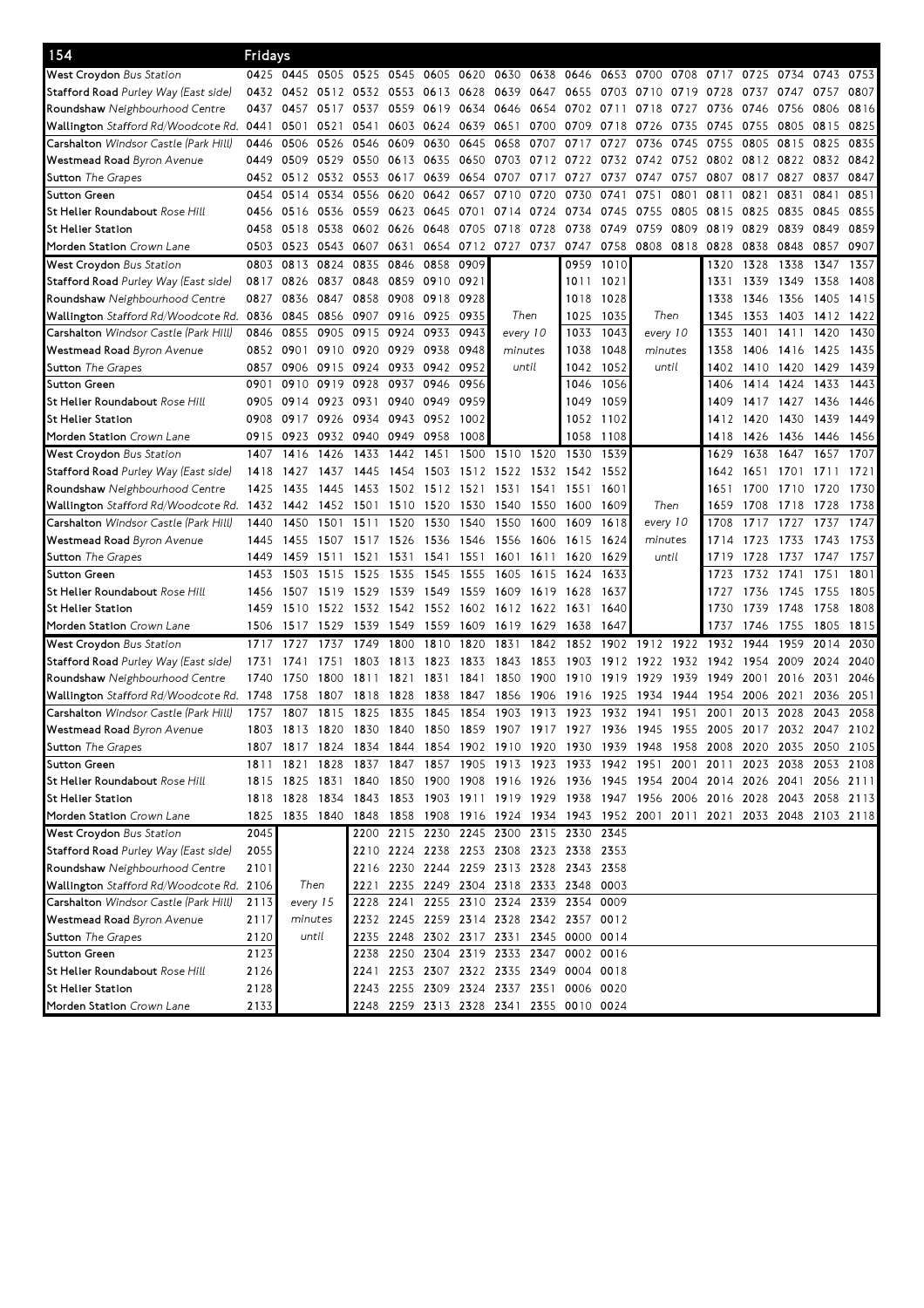| 154                                                                                        | Saturdays |                     |                |      |                |          |                                                        |                |           |                                              |                     |           |      |      |      |                                                             |      |           |
|--------------------------------------------------------------------------------------------|-----------|---------------------|----------------|------|----------------|----------|--------------------------------------------------------|----------------|-----------|----------------------------------------------|---------------------|-----------|------|------|------|-------------------------------------------------------------|------|-----------|
| West Croydon Bus Station                                                                   | 0000      | 0015 0030 0100      |                |      |                |          | 0400                                                   | 0425           | 0455 0525 |                                              | 0555                | 0615 0635 |      | 0655 | 0715 | 0735                                                        | 0754 | 0807      |
| S <b>tafford Road</b> Purley Way (East side)                                               | 0008      | 0023                | 0038 0107      |      |                |          | 0407                                                   | 0432 0502 0532 |           |                                              | 0602 0623 0643      |           |      | 0703 | 0723 | 0743                                                        | 0803 | 0816      |
| <b>Roundshaw</b> Neighbourhood Centre                                                      | 0013      | 0028                | 0043 0112      |      |                |          | 0412                                                   | 0437           | 0507      | 0537                                         | 0607                | 0629      | 0649 | 0709 | 0729 | 0749                                                        | 0809 | 0822      |
| <b>Wallington</b> Stafford Rd/Woodcote Rd.                                                 | 0017      | 0032                | 0047           | 0116 | Then           |          | 0416                                                   | 0441           | 0511      | 0541                                         | 0611                | 0633      | 0653 | 0713 | 0733 | 0754                                                        | 0814 | 0827      |
| <b>Carshalton</b> Windsor Castle (Park Hill)                                               | 0023      | 0038                | 0053 0121      |      | every 30       |          | 0421                                                   | 0446           | 0516      | 0546                                         | 0616                | 0639      | 0659 | 0719 | 0739 | 0800                                                        | 0820 | 0833      |
| <b>Westmead Road</b> Byron Avenue                                                          | 0026      | 0041                | 0056 0124      |      | minutes        |          | 0424                                                   | 0449           | 0519      | 0550                                         | 0620                | 0643      | 0703 | 0723 | 0743 | 0804                                                        | 0824 | 0838      |
| <b>Sutton</b> The Grapes                                                                   | 0028      | 0043                | 0058           | 0126 | until          |          | 0426                                                   | 0452 0522      |           | 0553                                         | 0623                | 0646 0706 |      | 0726 | 0746 | 0807                                                        | 0827 | 0842      |
| Sutton Green                                                                               | 0030      | 0045                | 0100 0128      |      |                |          | 0428                                                   | 0454 0524      |           | 0555                                         | 0625                | 0648      | 0708 | 0728 |      | 0749 0810                                                   | 0830 | 0845      |
| St Helier Roundabout Rose Hill                                                             | 0032      | 0047                | 0102 0130      |      |                |          | 0430                                                   | 0456 0526      |           | 0558                                         | 0628                | 0651      | 0711 | 0731 |      | 0752 0813                                                   | 0833 | 0848      |
| St Helier Station                                                                          | 0034      | 0049                | 0104 0132      |      |                |          | 0432                                                   | 0458           | 0528      | 0600                                         | 0630                | 0653      | 0713 | 0733 |      | 0754 0815                                                   | 0836 | 0851      |
| <b>Morden Station</b> Crown Lane                                                           | 0038      | 0053                | 0108           | 0136 |                |          | 0436                                                   | 0502           | 0532      | 0604                                         | 0635                | 0658      | 0718 | 0738 | 0759 | 0820                                                        | 0841 | 0856      |
| <b>West Croydon</b> Bus Station                                                            | 0822      | 0832                | 0842           |      | 0852 0902 0910 |          | 0919                                                   | 0928           | 0936      | 0945                                         | 0955                | 1004      | 1014 | 1023 | 1032 | 1042                                                        | 1050 | 1100      |
| S <b>tafford Road</b> Purley Way (East side)                                               | 0831      | 0841                | 0851           | 0901 | 0911           |          | 0919 0928                                              | 0937           | 0946      | 0955                                         | 1005                | 1014      | 1024 | 1033 | 1042 | 1052                                                        | 1100 | 1110      |
| <b>Roundshaw</b> Neighbourhood Centre                                                      | 0837      | 0847                | 0857           | 0907 | 0917           | 0926     | 0935                                                   | 0944           | 0953      | 1002                                         | 1012                | 1021      | 1031 | 1040 | 1049 | 1059                                                        | 1108 | 1118      |
| Wallington <i>Stafford Rd/Woodcote Rd.</i> 0842                                            |           | 0852                | 0902 0912      |      | 0922 0931      |          | 0941                                                   | 0950           | 0959      | 1008                                         | 1018                | 1028      | 1038 | 1047 | 1056 | 1106                                                        | 1116 | 1126      |
| <b>Carshalton</b> Windsor Castle (Park Hill)                                               | 0848      | 0858                | 0908           | 0918 | 0928           | 0938     | 0948                                                   | 0957           | 1007      | 1016                                         | 1026                | 1036      | 1046 | 1055 | 1104 | 1114                                                        | 1124 | 1134      |
| <b>Westmead Road</b> Byron Avenue                                                          | 0853      | 0903                | 0913 0923      |      | 0933           | 0943     | 0953                                                   | 1002           | 1012      | 1021                                         | 1031                | 1041      | 1051 | 1100 | 1109 | 1119                                                        | 1129 | 1139      |
|                                                                                            | 0857      | 0907                | 0917 0927      |      | 0937           | 0947     | 0957                                                   | 1006           |           |                                              |                     |           |      |      | 1114 |                                                             |      | 1144      |
| <b>Sutton</b> The Grapes                                                                   |           | 0910                |                |      | 0940           |          |                                                        |                | 1016      | 1026                                         | 1036                | 1046      | 1056 | 1105 |      | 1124                                                        | 1134 |           |
| Sutton Green                                                                               | 0900      |                     | 0920           | 0930 |                | 0951     | 1001                                                   | 1010           | 1020      | 1030                                         | 1040                | 1050      | 1100 | 1110 | 1119 | 1129                                                        | 1139 | 1149      |
| <b>St Helier Roundabout</b> <i>Rose Hill</i>                                               | 0903      | 0913                | 0923<br>0926   | 0933 | 0943           | 0954     | 1004                                                   | 1013           | 1023      | 1033                                         | 1043                | 1054      | 1104 | 1114 | 1123 | 1133                                                        | 1143 | 1153      |
| St Helier Station                                                                          | 0906      | 0916                |                | 0936 | 0946           | 0957     | 1007                                                   | 1016           | 1026      | 1036                                         | 1046                | 1057      | 1107 | 1117 | 1126 | 1136                                                        | 1146 | 1156      |
| <b>Morden Station</b> Crown Lane                                                           | 0911      | 0921                | 0931           | 0941 | 0951           |          | 1003 1013                                              | 1022           | 1032      | 1042                                         | 1052                | 1103      | 1113 | 1123 | 1133 | 1143                                                        | 1153 | 1203      |
| West Croydon Bus Station                                                                   | 1109      |                     |                | 1159 | 1209           |          |                                                        | 1329           | 1340      | 1352                                         | 1402                | 1412      | 1422 | 1432 | 1442 |                                                             |      | 1652      |
| S <b>tafford Road</b> Purley Way (East side)                                               | 1120      |                     |                | 1210 | 1221           |          |                                                        | 1341           | 1352      | 1404                                         | 1413                | 1423      | 1433 | 1443 | 1453 |                                                             |      | 1703      |
| Roundshaw Neighbourhood Centre                                                             | 1128      |                     |                | 1218 | 1229           |          |                                                        | 1349           | 1400      | 1411                                         | 1420                | 1430      | 1440 | 1450 | 1500 |                                                             |      | 1710      |
| <b>Wallington</b> Stafford Rd/Woodcote Rd. 1136                                            |           | Then                |                | 1226 | 1237           |          | Then                                                   | 1357           | 1407      | 1418                                         | 1427                | 1437      | 1447 | 1457 | 1507 | Then                                                        |      | 1717      |
| <b>Carshalton</b> Windsor Castle (Park Hill)                                               | 1144      | every 10            |                | 1234 | 1245           | every 10 |                                                        | 1405           | 1415      | 1426                                         | 1435                | 1445      | 1455 | 1505 | 1514 | every 10                                                    |      | 1724      |
| <b>Westmead Road</b> Byron Avenue                                                          | 1149      | minutes             |                | 1239 | 1250           | minutes  |                                                        | 1410           | 1420      | 1431                                         | 1440                | 1450      | 1500 | 1510 | 1519 | minutes                                                     |      | 1729      |
| <b>Sutton</b> The Grapes                                                                   | 1154      | until               |                | 1244 | 1255           |          | until                                                  | 1415           | 1425      | 1435                                         | 1444                | 1454      | 1504 | 1514 | 1523 | until                                                       |      | 1733      |
| Sutton Green                                                                               | 1159      |                     |                | 1249 | 1300           |          |                                                        | 1420           | 1430      | 1440                                         | 1449                | 1459      | 1509 | 1519 | 1528 |                                                             |      | 1738      |
| <b>St Helier Roundabout</b> <i>Rose Hill</i>                                               | 1203      |                     |                | 1253 | 1304           |          |                                                        | 1424           | 1434      | 1444                                         | 1453 1503 1513      |           |      | 1523 | 1532 |                                                             |      | 1742      |
| St Helier Station                                                                          | 1206      |                     |                | 1256 | 1307           |          |                                                        | 1427           | 1437      | 1447                                         | 1456                | 1506      | 1516 | 1526 | 1535 |                                                             |      | 1745      |
| <b>Morden Station</b> Crown Lane                                                           | 1213      |                     |                | 1303 | 1313           |          |                                                        | 1433           | 1443      | 1453                                         | 1502 1512 1522 1532 |           |      |      | 1541 |                                                             |      | 1751      |
| <b>West Croydon</b> Bus Station                                                            | 1702      |                     | 1712 1722 1732 |      |                |          | 1822                                                   | 1832           | 1842      | 1857                                         | 1912                | 1928      | 1943 | 1958 | 2013 | 2028                                                        | 2043 | 2058      |
| Stafford Road Purley Way (East side)                                                       | 1713      | 1723                | 1733           | 1743 |                |          | 1833                                                   | 1842           | 1852      | 1907                                         | 1922                | 1938      | 1953 | 2008 | 2023 | 2037                                                        | 2052 | 2107      |
| <b>Roundshaw</b> Neighbourhood Centre                                                      | 1720      | 1730                | 1740           | 1750 |                |          | 1840                                                   | 1849           | 1859      | 1914                                         | 1929                | 1944      | 1959 | 2014 | 2029 | 2043                                                        | 2058 | 2113      |
| <b>Wallington</b> Stafford Rd/Woodcote Rd.                                                 | 1726      | 1736                | 1746           | 1756 | Then           |          | 1846                                                   | 1855           | 1905      | 1920                                         | 1935                | 1950      | 2005 | 2020 |      | 2034 2048                                                   | 2103 | 2118      |
| <b>Carshalton</b> Windsor Castle (Park Hill)                                               | 1733      | 1743                | 1753           | 1803 | every 10       |          | 1853                                                   | 1902           | 191<br>2  | 1927                                         | 1941                | 1956      | 2011 | 2026 | 2040 | 2054                                                        | 2109 | 2124      |
| <b>Westmead Road</b> Byron Avenue                                                          | 1738      | 1748 1758 1808      |                |      | minutes        |          | 1858                                                   |                |           | 1907 1917 1931 1945 2000 2015 2030 2044 2058 |                     |           |      |      |      |                                                             |      | 2113 2128 |
| <b>Sutton</b> The Grapes                                                                   |           | 1742 1752 1802 1812 |                |      |                | until    |                                                        |                |           |                                              |                     |           |      |      |      | 1902 1911 1921 1935 1949 2003 2018 2033 2047 2101 2116 2131 |      |           |
| Sutton Green                                                                               |           | 1747 1757 1807 1816 |                |      |                |          |                                                        |                |           |                                              |                     |           |      |      |      | 1906 1915 1925 1939 1953 2007 2022 2037 2051 2104 2119 2134 |      |           |
| <b>St Helier Roundabout</b> <i>Rose Hill</i>                                               |           | 1750 1800 1810 1819 |                |      |                |          |                                                        |                |           |                                              |                     |           |      |      |      | 1909 1918 1928 1942 1956 2010 2025 2040 2054 2107 2122 2137 |      |           |
| St Helier Station                                                                          |           | 1753 1803 1813 1822 |                |      |                |          |                                                        |                |           |                                              |                     |           |      |      |      | 1912 1921 1931 1945 1959 2013 2028 2043 2056 2109 2124 2139 |      |           |
| Morden Station Crown Lane                                                                  |           | 1759 1809 1819 1828 |                |      |                |          |                                                        |                |           |                                              |                     |           |      |      |      | 1918 1927 1936 1950 2004 2018 2033 2048 2101 2113 2128 2143 |      |           |
| West Croydon Bus Station                                                                   |           |                     |                |      |                |          | 2113 2129 2144 2159 2214 2230 2245 2300 2315 2330 2345 |                |           |                                              |                     |           |      |      |      |                                                             |      |           |
| Stafford Road Purley Way (East side)                                                       |           |                     |                |      |                |          | 2122 2138 2153 2208 2223 2238 2253 2308 2323 2338 2353 |                |           |                                              |                     |           |      |      |      |                                                             |      |           |
| Roundshaw Neighbourhood Centre                                                             |           |                     |                |      |                |          | 2128 2144 2159 2214 2229 2244 2259 2313 2328 2343 2358 |                |           |                                              |                     |           |      |      |      |                                                             |      |           |
| Wallington Stafford Rd/Woodcote Rd. 2133 2149 2204 2219 2234 2249 2304 2318 2333 2348 0003 |           |                     |                |      |                |          |                                                        |                |           |                                              |                     |           |      |      |      |                                                             |      |           |
| Carshalton Windsor Castle (Park Hill)                                                      |           |                     |                |      |                |          | 2139 2155 2210 2225 2240 2255 2310 2324 2339 2354 0009 |                |           |                                              |                     |           |      |      |      |                                                             |      |           |
| <b>Westmead Road</b> Byron Avenue                                                          |           |                     |                |      |                |          | 2143 2159 2214 2229 2244 2259 2314 2328 2342 2357 0012 |                |           |                                              |                     |           |      |      |      |                                                             |      |           |
| Sutton The Grapes                                                                          |           |                     |                |      |                |          | 2146 2202 2217 2232 2247 2302 2317 2331                |                | 2345 0000 |                                              | 0014                |           |      |      |      |                                                             |      |           |
| Sutton Green                                                                               |           |                     |                |      |                |          | 2149 2204 2219 2234 2249 2304 2319 2333 2347 0002 0016 |                |           |                                              |                     |           |      |      |      |                                                             |      |           |
| St Helier Roundabout <i>Rose Hill</i>                                                      |           |                     |                |      |                |          | 2152 2207 2222 2237 2252 2307 2322 2335 2349 0004 0018 |                |           |                                              |                     |           |      |      |      |                                                             |      |           |
| St Helier Station                                                                          |           |                     |                |      |                |          | 2154 2209 2224 2239 2254 2309 2324 2337 2351 0006 0020 |                |           |                                              |                     |           |      |      |      |                                                             |      |           |
|                                                                                            |           |                     |                |      |                |          |                                                        |                |           |                                              |                     |           |      |      |      |                                                             |      |           |
| Morden Station Crown Lane                                                                  |           |                     |                |      |                |          | 2158 2213 2228 2243 2258 2313 2328 2341 2355 0010 0024 |                |           |                                              |                     |           |      |      |      |                                                             |      |           |